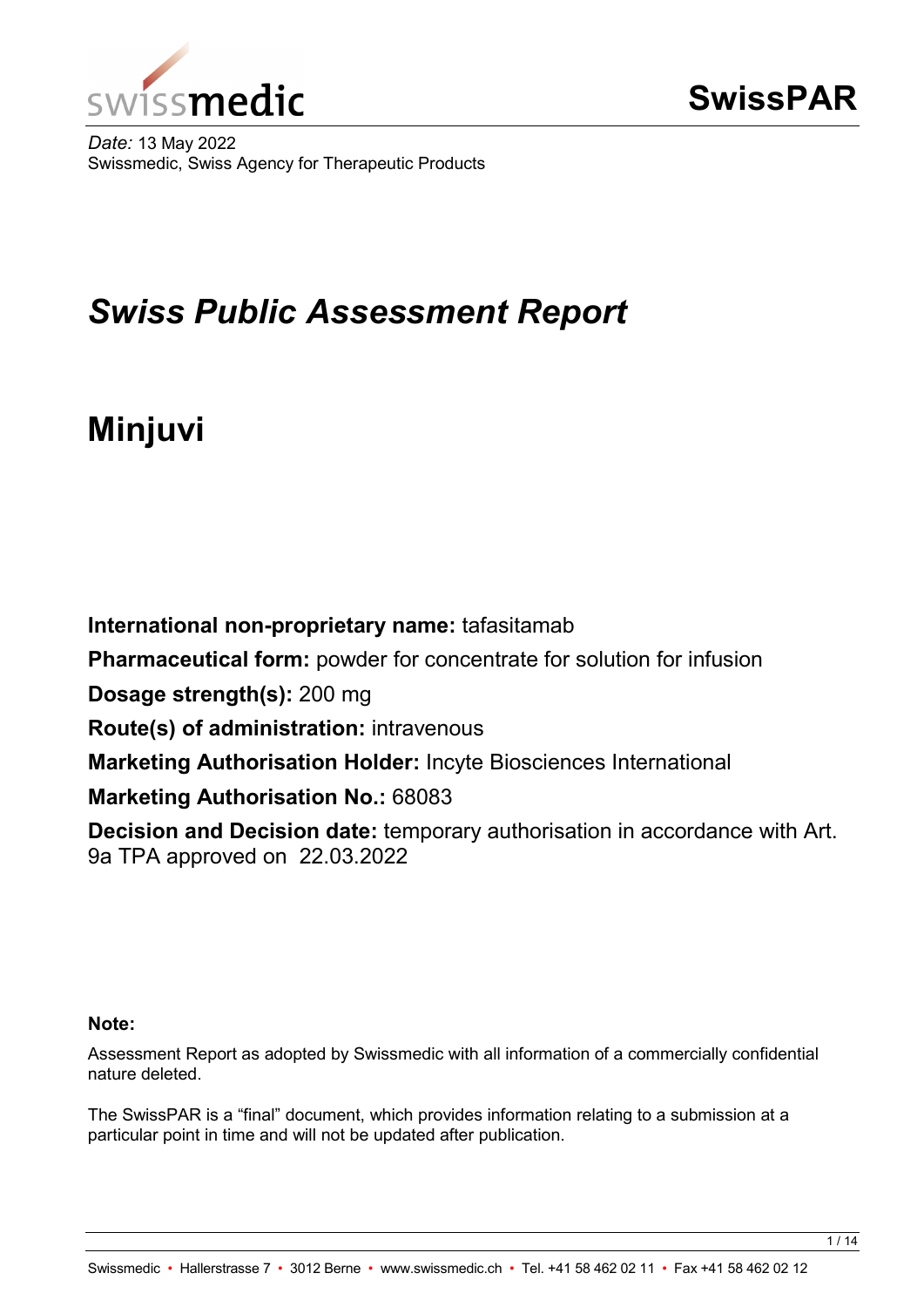

|                       | <b>Table of contents</b>                                            |  |
|-----------------------|---------------------------------------------------------------------|--|
| 1                     |                                                                     |  |
| $\overline{2}$        |                                                                     |  |
| 2.1                   |                                                                     |  |
| 2.2                   |                                                                     |  |
| 2.2.1                 |                                                                     |  |
| 2.2.2                 |                                                                     |  |
| 2.2.3                 |                                                                     |  |
| 2.2.4                 |                                                                     |  |
| 2.3                   |                                                                     |  |
| $\overline{3}$        |                                                                     |  |
| $\boldsymbol{\Delta}$ |                                                                     |  |
| 4.1                   |                                                                     |  |
| 4.2                   |                                                                     |  |
| 4.3                   |                                                                     |  |
| 5                     |                                                                     |  |
| 6                     |                                                                     |  |
| 6.1                   |                                                                     |  |
| 6.2                   |                                                                     |  |
| 6.3                   |                                                                     |  |
| 6.4                   |                                                                     |  |
| 6.5                   | Final Clinical and Clinical Pharmacology Benefit Risk Assessment 11 |  |
| $\overline{7}$        |                                                                     |  |
| 8                     |                                                                     |  |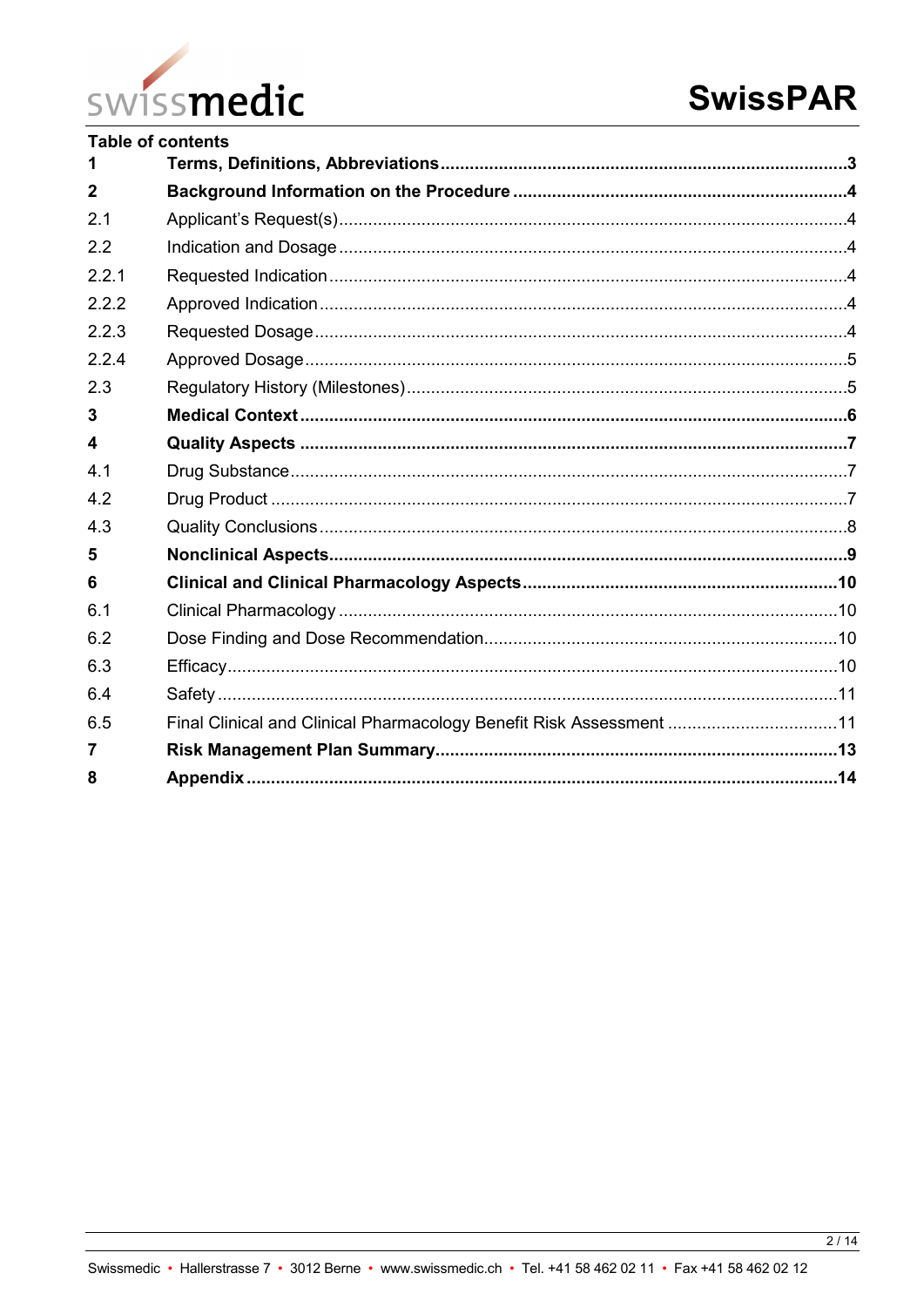

## <span id="page-2-0"></span>**1 Terms, Definitions, Abbreviations**

| <b>ADCC</b><br><b>ADCP</b> | Antibody-dependent cellular cytotoxicity<br>Antibody-dependent cellular phagocytosis                      |
|----------------------------|-----------------------------------------------------------------------------------------------------------|
| <b>ASCT</b>                | Autologous stem cell transplant                                                                           |
| <b>CART-cell</b>           | Chimeric antigen receptor T-cell                                                                          |
| <b>CHMP</b>                | Committee for Medicinal Products for Human Use, a committee of EMA                                        |
| CHO cells                  | Chinese hamster ovary cells                                                                               |
| CI                         | Confidence interval                                                                                       |
| <b>CR</b>                  | Complete response                                                                                         |
| <b>DLBCL</b>               | Diffuse large B-cell lymphoma                                                                             |
| <b>ECOG</b>                | <b>Eastern Cooperative Oncology Group</b>                                                                 |
| <b>EMA</b>                 | <b>European Medicines Agency</b>                                                                          |
| <b>FDA</b>                 | U.S. Food and Drug Administration                                                                         |
| <b>ICH</b>                 | <b>International Council for Harmonisation</b>                                                            |
| <b>IRC</b>                 | Independent review committee                                                                              |
| P                          | International prognostic index                                                                            |
| LoQ                        | <b>List of Questions</b>                                                                                  |
| <b>MAH</b>                 | <b>Marketing Authorisation Holder</b>                                                                     |
| <b>MRHD</b>                | Maximum recommended human dose                                                                            |
| <b>MTD</b>                 | Maximum tolerated dose                                                                                    |
| <b>NHL</b>                 | Non-Hodgkin lymphoma                                                                                      |
| <b>ORR</b>                 | Objective response rate                                                                                   |
| <b>OS</b>                  | Overall survival                                                                                          |
| <b>PD</b>                  | Pharmacodynamics                                                                                          |
| <b>PFS</b>                 | Progression-free survival                                                                                 |
| <b>PK</b>                  | Pharmacokinetics                                                                                          |
| R-CHOP                     | Combination therapy consisting of rituximab, cyclophosphamide, doxorubicin,<br>vincristine and prednisone |
| <b>RMP</b>                 | <b>Risk Management Plan</b>                                                                               |
| R/R                        | Relapsed or refractory                                                                                    |
| <b>SwissPAR</b>            | <b>Swiss Public Assessment Report</b>                                                                     |
| <b>TPA</b>                 | Federal Act of 15 December 2000 on Medicinal Products and Medical Devices (SR<br>812.21)                  |
| <b>TTP</b>                 | Time to progression                                                                                       |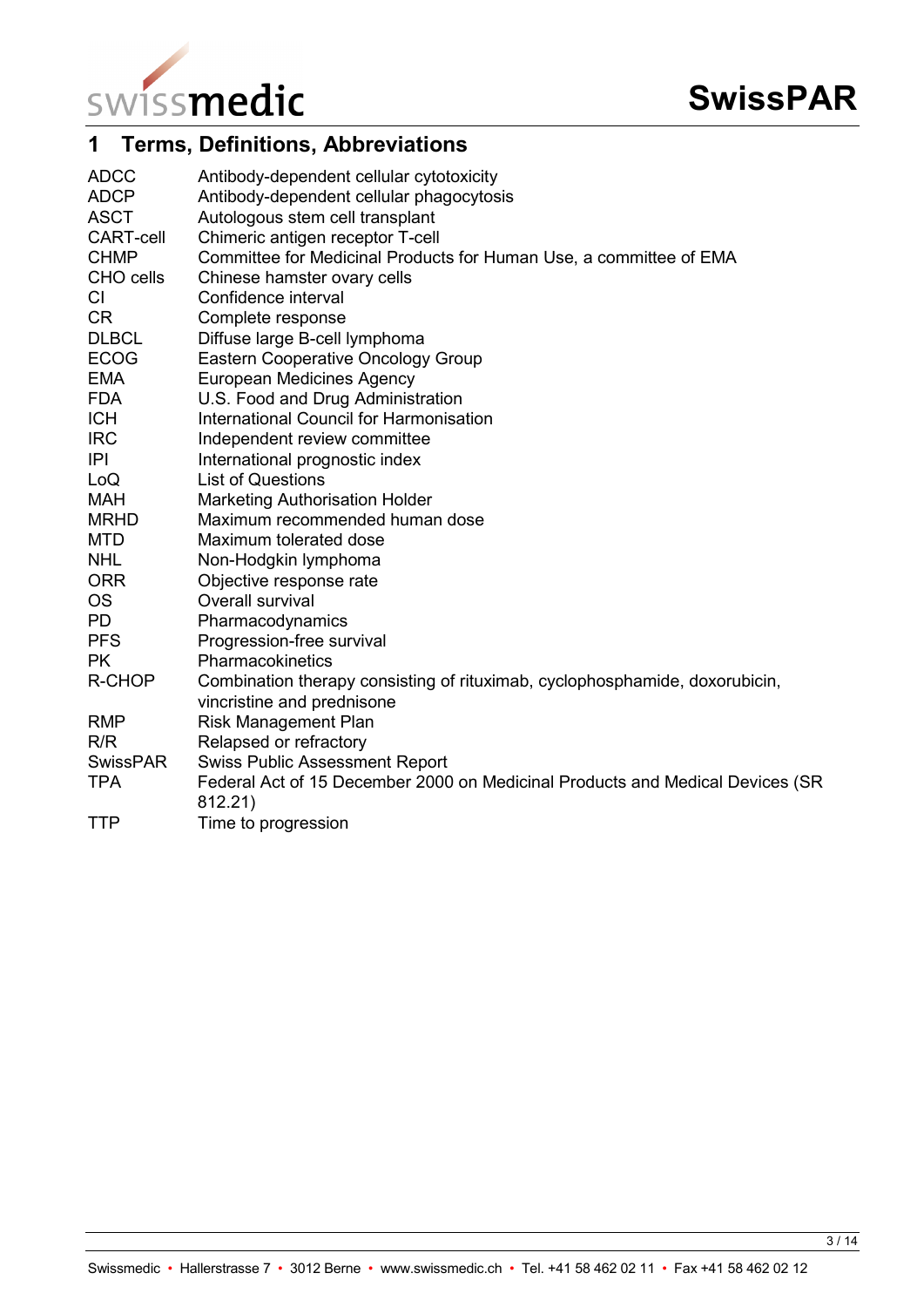

## <span id="page-3-0"></span>**2 Background Information on the Procedure**

#### <span id="page-3-1"></span>**2.1 Applicant's Request(s)**

#### **New Active Substance status**

The applicant requested the status of a new active entity for the active substance tafasitamab of the medicinal product mentioned above.

#### **Orphan drug status**

The applicant requested Orphan Drug Status in accordance with Article 4 a<sup>decies</sup> no. 2 of the TPA. The Orphan Status was granted on 31 August 2020.

#### **Temporary authorisation for human medicinal products**

The applicant requested a temporary authorisation in accordance with Art. 9a TPA.

#### **Project Orbis**

The applicant requested a marketing authorisation procedure within the framework of Project Orbis. Project Orbis is a programme coordinated by the US FDA to review and approve promising cancer treatments. It provides a framework for concurrent submission and review of oncology products among international partners. It currently involves the regulatory authorities of: Australia (TGA), Brazil (ANVISA), Israel (MOH), Canada (HC), Singapore (HSA), Switzerland (Swissmedic), and the United Kingdom (MHRA).

#### <span id="page-3-2"></span>**2.2 Indication and Dosage**

#### <span id="page-3-3"></span>**2.2.1 Requested Indication**

MINJUVI is indicated in combination with lenalidomide, followed by MINJUVI monotherapy, for the treatment of adult patients with relapsed or refractory diffuse large B-cell lymphoma (DLBCL), who are not eligible for, or who refuse, an autologous stem cell transplant (ASCT).

#### <span id="page-3-4"></span>**2.2.2 Approved Indication**

MINJUVI is indicated in combination with lenalidomide followed by MINJUVI monotherapy for the treatment of adult patients with relapsed or refractory diffuse large B-cell lymphoma (DLBCL) after at least one prior line of systemic therapy including an anti-CD20 antibody, who are not eligible for autologous stem cell transplant (ASCT).

#### <span id="page-3-5"></span>**2.2.3 Requested Dosage**

#### **Summary of the applied standard dosage:**

#### **Table 1 Proposed Dose Regimen and Administration Schedule**

| Drug         | Dose                                                     | Route                                                                                                          | <b>Treatment Schedule</b>                | <b>Duration</b> |
|--------------|----------------------------------------------------------|----------------------------------------------------------------------------------------------------------------|------------------------------------------|-----------------|
|              |                                                          |                                                                                                                | Cycle 1: Days 1, 4, 8, 15, and 22        | Until disease   |
| Tafasitamab  | $12.0 \text{ mg/kg}$                                     | IV<br>Infusion                                                                                                 | Cycles 2 and 3: Days 1, 8, 15, and 22    | progression     |
|              |                                                          |                                                                                                                | Cycle 4 onwards: Days 1 and 15           |                 |
|              |                                                          |                                                                                                                | Cycles 1 to 12 (once per day): Days 1-21 | 12 cycles       |
| Lenalidomide | <b>Starting</b><br>Oral<br>dose: $25 \text{ mg}$ Capsule | Treatment with lenalidomide may be modified<br>or discontinued based on clinical and/or<br>laboratory findings |                                          |                 |

Each cycle has 28 days

 $IV = intravenous$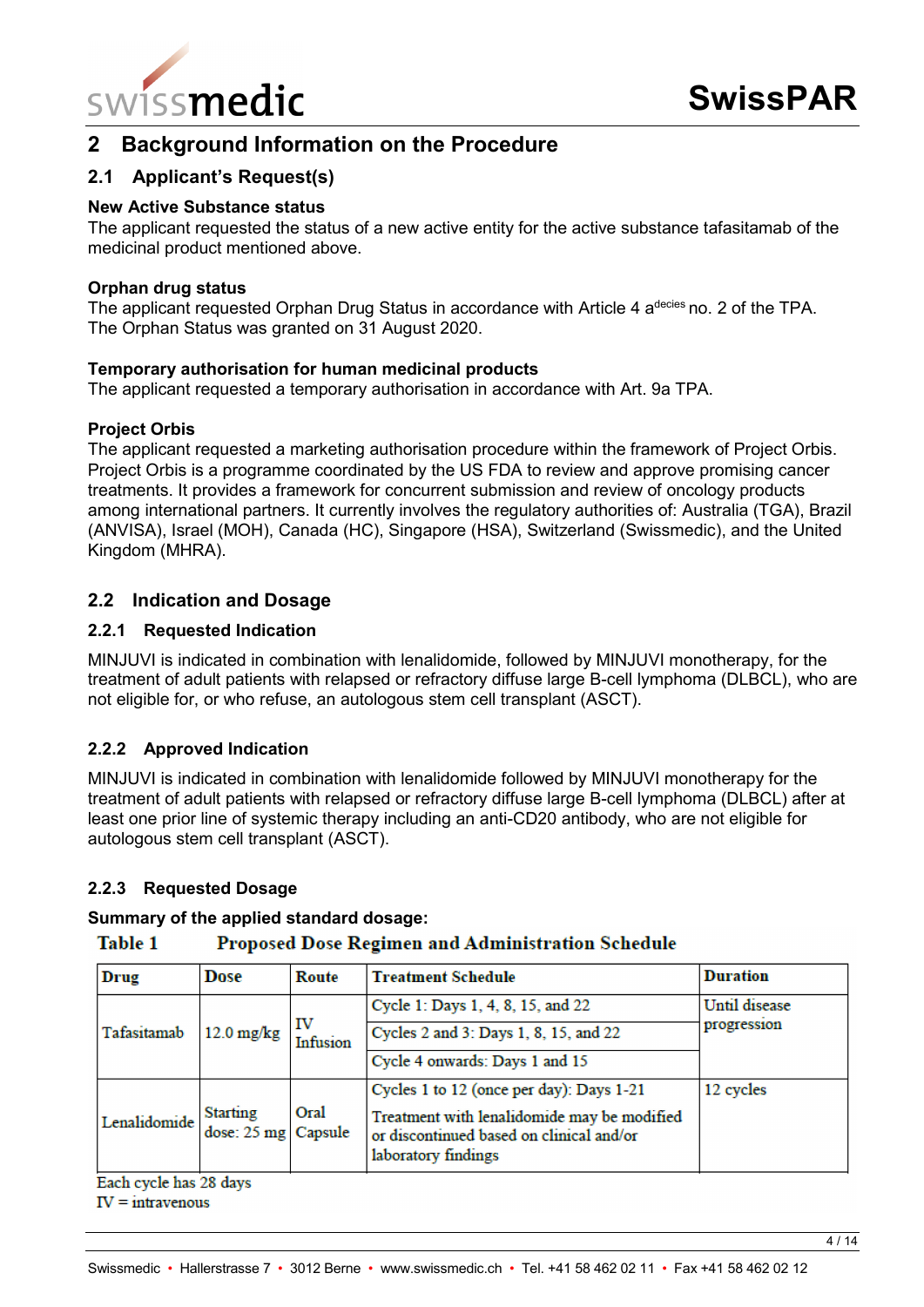

Premedication:

30 min - 2 hours before the Minjuvi infusion a premedication consisting of an antipyretic (e.g. paracetamol), H1 antagonist (e.g. diphenhydramine), H2 antagonist (e.g. cimetidine) or glucocorticosteroids (e.g. methylprednisolone) is compulsory for the first 3 infusions, after which it is optional for patients who have not suffered from infusion-related reactions.

#### <span id="page-4-0"></span>**2.2.4 Approved Dosage**

(see appendix)

#### <span id="page-4-1"></span>**2.3 Regulatory History (Milestones)**

| Application                   | 01 December 2020                                                     |
|-------------------------------|----------------------------------------------------------------------|
| Formal control completed      | 17 December 2020                                                     |
| List of Questions (LoQ)       | 15 April 2021                                                        |
| Answers to LoQ                | 14 July 2021                                                         |
| First Predecision (rejection) | 4 October 2021                                                       |
| Answers to first Predecision  | 19 October 2021                                                      |
| Second Predecision (approval) | 15 December 2021                                                     |
| Answers to second Predecision | 10 February 2022                                                     |
| <b>Final Decision</b>         | 22 March 2022                                                        |
| Decision                      | approval (temporary authorisation in accordance with Art.<br>9a TPA) |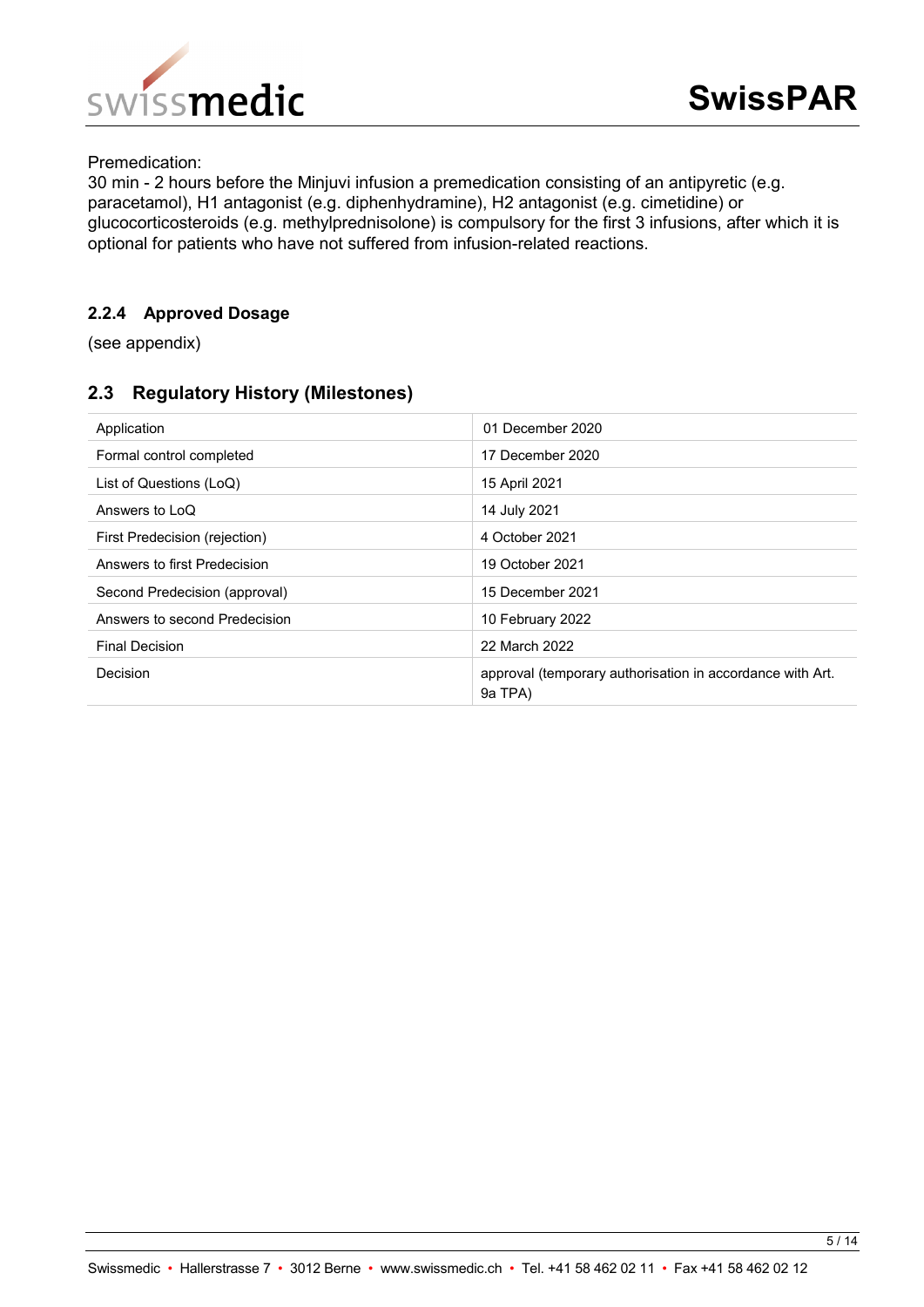

## <span id="page-5-0"></span>**3 Medical Context**

Diffuse large B cell lymphomas (DLBCL) represent approximately one third of all non-Hodgkin lymphomas (NHL) and consist of a group of aggressive mature B-cell malignancies. For nearly two decades, the standard first-line chemotherapy has been 6 to 8 cycles of immuno-chemotherapy with the anti-CD20 antibody rituximab in combination with cyclophosphamide, doxorubicin, vincristine, and prednisone (R-CHOP). Approximately half of patients will relapse, and their prognosis is dismal. Patients who are young and fit enough to receive salvage chemotherapy and respond to it may then receive high-dose chemotherapy followed by autologous haematopoietic stem cell transplantation (ASCT). Patients not eligible for ASCT due to age or comorbidities, or patients having relapsed after ASCT, have no standard treatment option and will receive palliative treatment with a median overall survival time of 6 to 9 months. Therefore, these patients present an unmet medical need.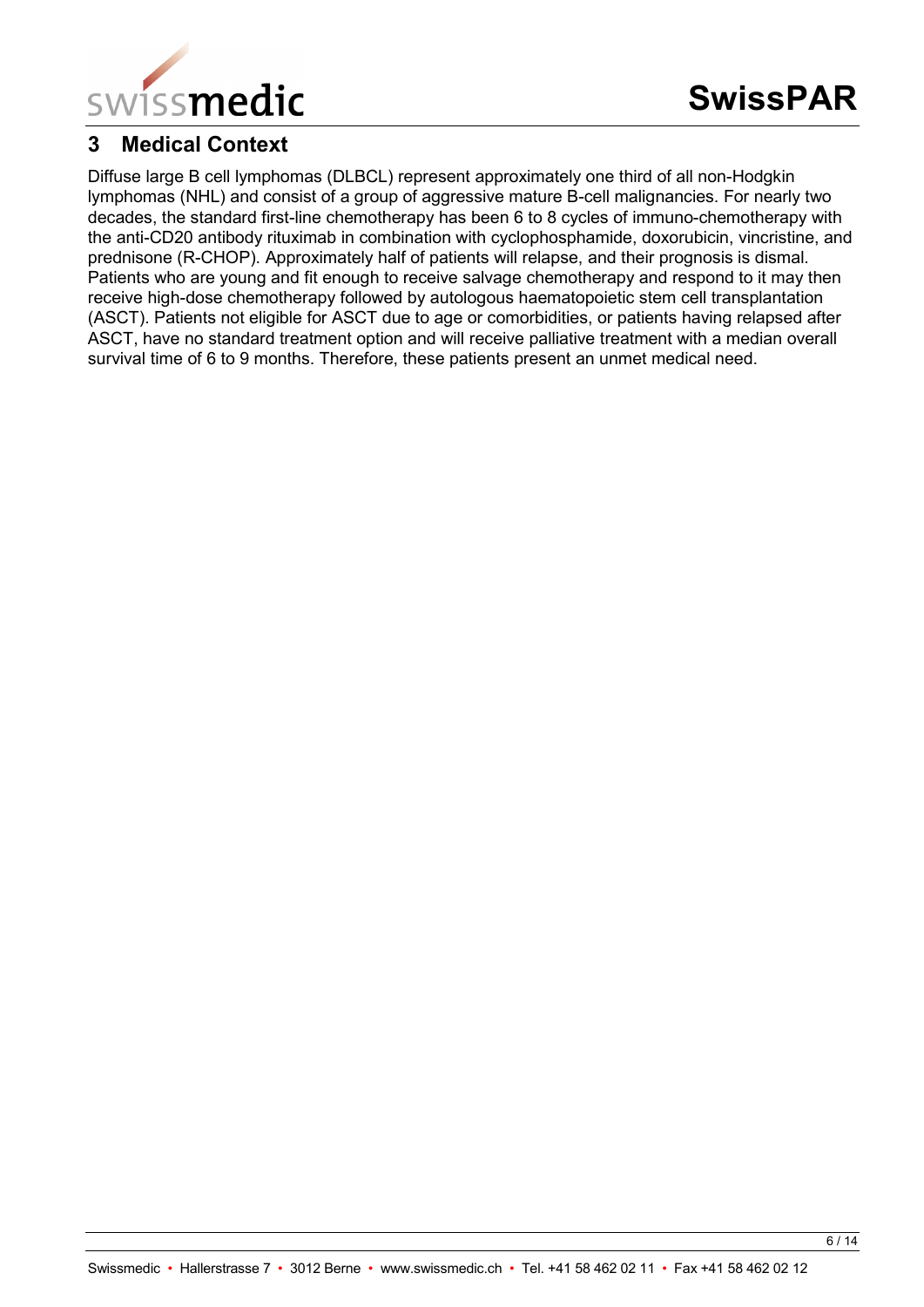

## <span id="page-6-0"></span>**4 Quality Aspects**

#### <span id="page-6-1"></span>**4.1 Drug Substance**

Tafasitamab, the active substance of Minjuvi, is an Fc-enhanced monoclonal antibody that targets the CD19 antigen expressed on the surface of pre-B and mature B lymphocytes. CD19 is broadly and homogeneously expressed across different B-cell malignancies, including diffuse large B-cell lymphoma. CD19 amplifies B-cell receptor signalling and tumour cell proliferation. Upon binding to CD19, tafasitamab mediates B-cell lysis through 1) engagement of immune effector cells, like NK cells and phagocytes, and 2) direct induction of cell death (apoptosis).

Two amino acid modifications were introduced into the Fc-domain of tafasitamab, leading to increased affinity to Fcγ receptors. The strongest increase was observed for Fcγ receptor IIIa. This results in more potent immune effector cell mechanisms, including enhanced antibody-dependent cellular cytotoxicity (ADCC) and antibody-dependent cellular phagocytosis (ADCP).

The drug substance tafasitamab is expressed in a eukaryotic recombinant Chinese hamster ovary (CHO) cell line. Tafasitamab is secreted as a disulfide-linked glycosylated tetramer consisting of two identical 451 amino acid heavy chains (HCs) and two identical 219 amino acid kappa light chains (LCs). The HC bears an N-linked glycosylation site at position N301.

The predicted average molecular weight of tafasitamab corresponding to the molecular formula without the attached glycan and excluding the C-terminal lysines is 147,170 Da and, with the G0F glycan structure attached, 150,060 daltons.

Tafasitamab is produced in a bioreactor. The cell culture supernatant is harvested by centrifugation, and the antibody is purified by several chromatographic and filtration steps, including virus inactivation and virus removal steps, formulation, filtration, and splitting. The manufacturing process has been validated with four full-scale drug substance batches. The characterisation of the drug substance and its impurities was performed using state of the art methods.

The specifications include e.g. tests for identity, heterogeneity, purity, and assays for potencies. All the analytical methods are described, and non-compendial methods have been validated in accordance with ICH guidelines.

Batch information and analytical release data from tafasitamab drug substance batches that were used for clinical supply, stability studies, process performance qualification or intended for market supply were provided.

The drug substance is stored at  $-40^{\circ}$ C. No significant changes were observed within the proposed storage conditions as well as under accelerated conditions. A shelf life of 36 months has been accepted.

## <span id="page-6-2"></span>**4.2 Drug Product**

Minjuvi is a lyophilised powder for reconstitution and intravenous infusion. Tafasitamab drug product is a white to slightly yellowish lyophilisate for reconstitution with water for injection. The container closure system consists of a type I glass vial closed with a butyl rubber stopper and an aluminium seal.

After reconstitution, tafasitamab is presented at a concentration of 40 mg/mL in a citrate-buffered, isotonic solution at pH 6.0. The surfactant polysorbate 20 and the osmolyte trehalose are used to obtain the required colloidal stability and osmolality. All excipients comply with current compendial standards.

The manufacturing process for the finished drug product consists of sterile filtration, filling and partial stoppering, lyophilisation including complete stoppering, crimping, vial coding, visual inspection, and secondary packaging and labelling. Process validation studies were executed at commercial scale using three validations batches.

The specifications for the drug product were set based on compendial requirements, experience from clinical trials, and commercial process capability. They include relevant tests for appearance and descriptions, general tests, identity, heterogeneity, purity, and potency. All non-compendial methods are validated in accordance with ICH guidelines.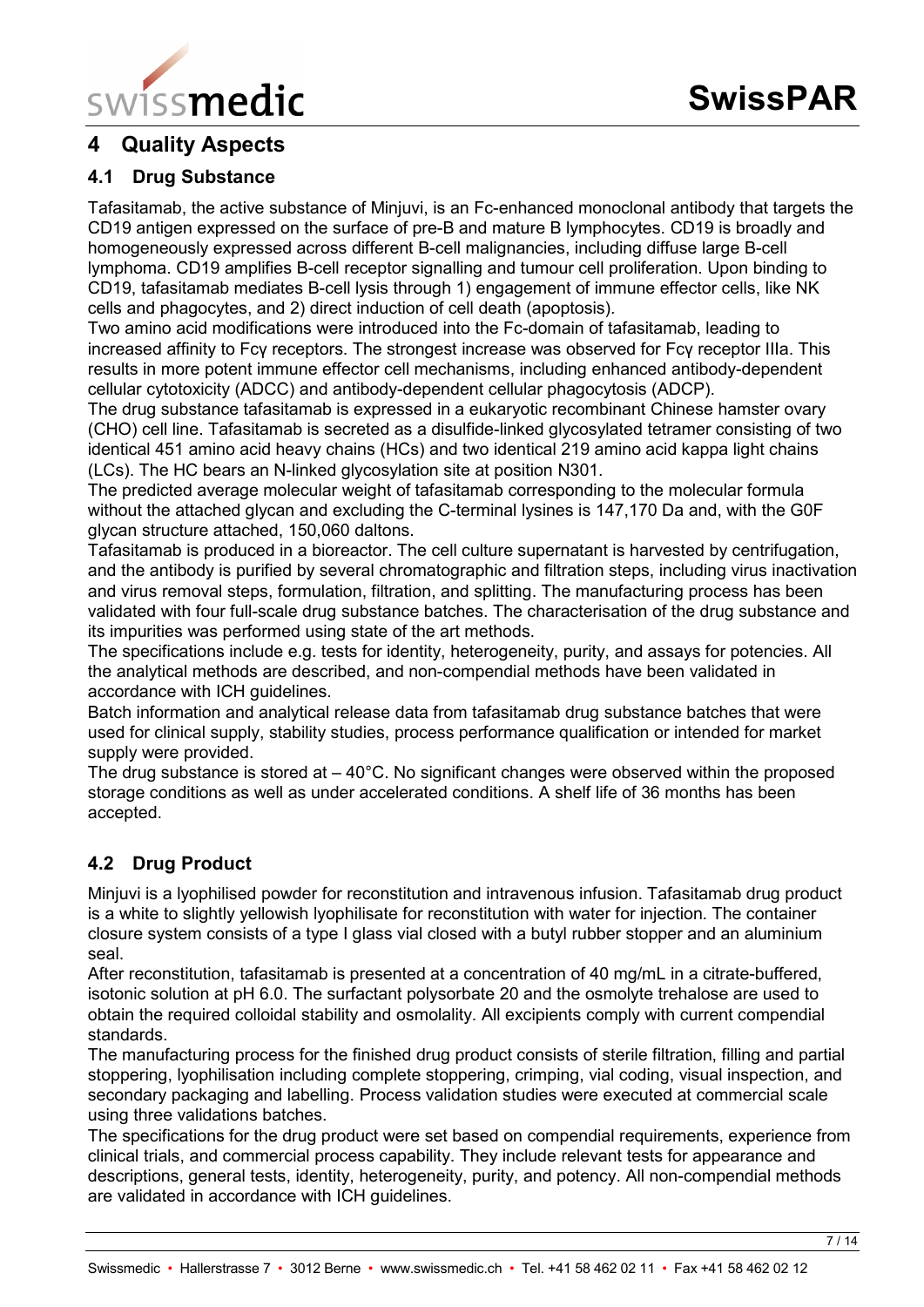

Batch analysis data from a total of 34 batches were provided. All batch release data comply with the corresponding specifications.

The container closure system for tafasitamab drug product consists of a type I borosilicate glass vial, closed with a coated rubber stopper and secured with an aluminium flip-off cap. All components coming into contact with the finished product comply with current compendial standards. The drug product is stored at  $2 - 8^{\circ}$ C protected from light. No significant changes were observed within the proposed storage conditions. A shelf life of 36 months has been accepted. The manufacturing processes for the drug substance and drug product incorporate adequate control measures to prevent contamination and maintain control with regard to viral and non-viral contaminants.

#### <span id="page-7-0"></span>**4.3 Quality Conclusions**

The manufacturing processes (drug substance and drug product) are well described and demonstrate a consistent quality of drug substance and drug product. The shelf-life for the drug substance and drug product is supported by data from recommended storage conditions, as well as accelerated and stress studies. Safety aspects with regard to viral and non-viral contaminants were satisfactorily addressed.The risk for adventitious agents is minimised.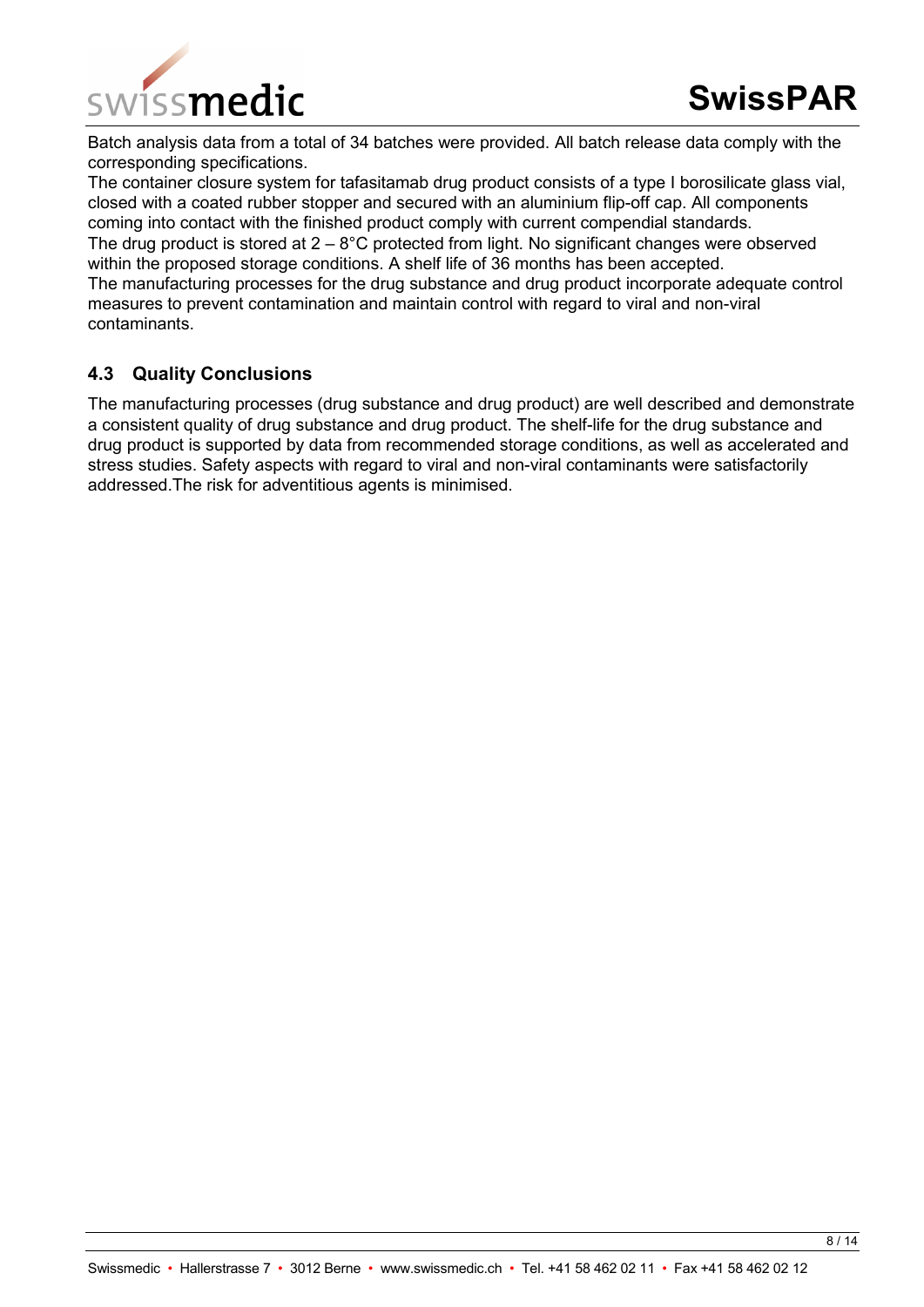

## <span id="page-8-0"></span>**5 Nonclinical Aspects**

For Minjuvi (new active substance tafasitamab), the Division Nonclinical Assessment conducted an abridged evaluation based on assessment reports from FDA and EMA/CHMP.

Overall, the submitted nonclinical documentation is considered appropriate to support the approval of Minjuvi in the proposed indication. The pharmaco-toxicological profile was sufficiently characterised. The B-cell depletion and related microscopic changes observed in tafasitamab-treated monkeys at all doses are considered to be due to the intended pharmacological action.

In line with ICH guidelines S6 (R1) and S9, studies on genotoxicity and carcinogenicity were not conducted. The pivotal 13-week toxicity study in sexually mature cynomolgus monkeys included parameters on fertility. As agreed by FDA and EMA, no studies were conducted to evaluate the reproductive and developmental toxicity of tafasitamab. This is considered acceptable based on the proposed indication and intended patient population. The combination product lenalidomide is a teratogen and causes embryofetal lethality, and hence is contraindicated in pregnant women and women of child-bearing potential who are not using contraception. Due to the mechanism of action, tafasitamab may cause effects on the immune system of fetuses and newborns (B-cell depletion), which is addressed in the information for healthcare professionals.

Since tafasitamab is a protein it is not expected to pose a risk to the environment.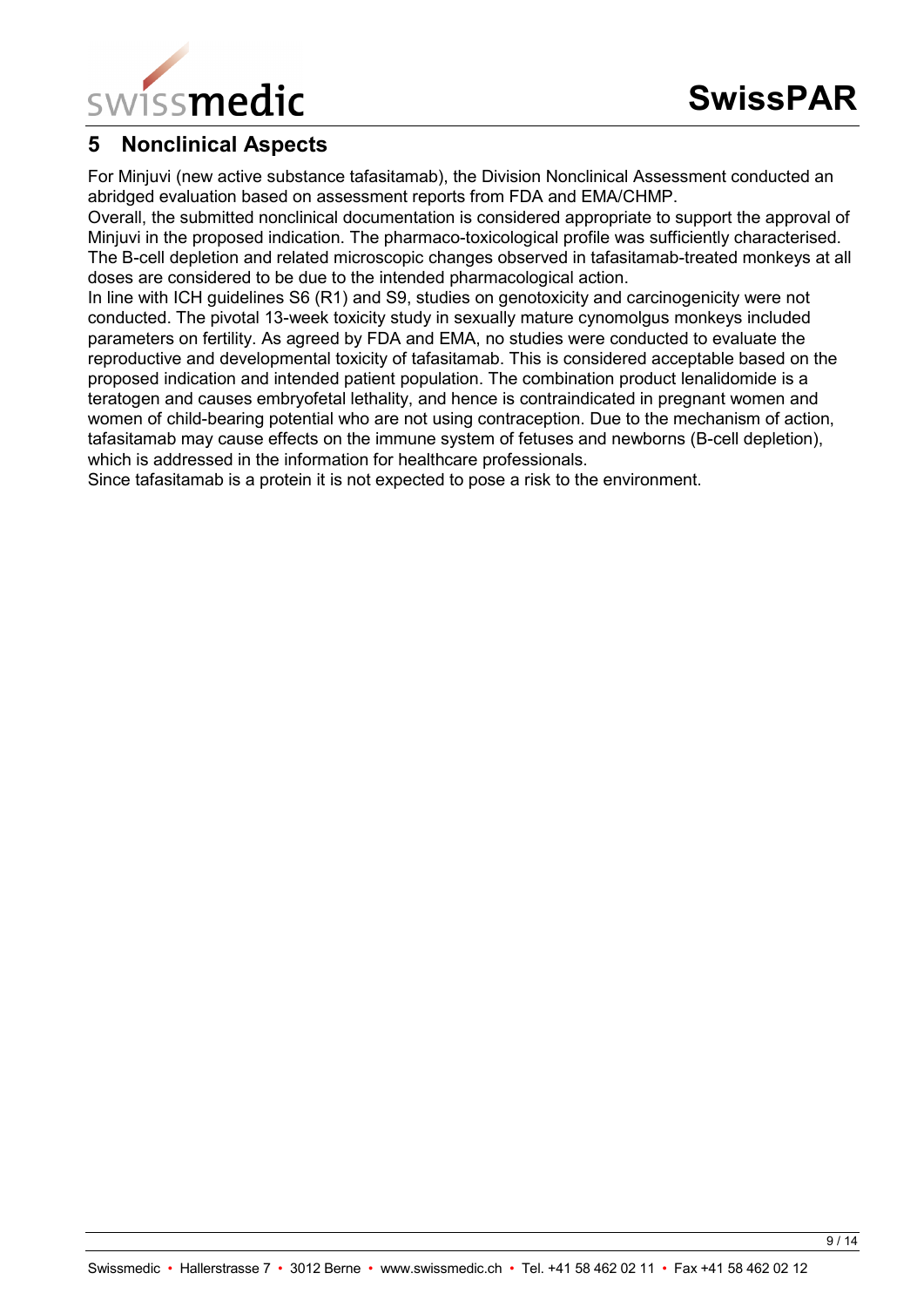

## <span id="page-9-0"></span>**6 Clinical and Clinical Pharmacology Aspects**

### <span id="page-9-1"></span>**6.1 Clinical Pharmacology**

The evaluation of the clinical pharmacology data in this application has been carried out in reliance on previous regulatory decisions by FDA and EMA. The available assessment report and respective product information from FDA and EMA were used as a basis for the clinical pharmacology evaluation. For details concerning clinical pharmacology, see Chapter 8 of this report.

### <span id="page-9-2"></span>**6.2 Dose Finding and Dose Recommendation**

One phase 1 dose escalation study (XmAB5574-01) has been performed in 27 patients with relapsed or refractory (R/R) chronic lymphocytic leukaemia (CLL) or small lymphocytic lymphoma (SLL). This was the first-in-human trial with tafasitamab, which was administered intravenously (IV) as monotherapy at doses ranging from 0.3 to 12 mg/kg for up to seven 28-day cycles.

A total of 27 male and female subjects 40 to 84 years old were enrolled in six cohorts of tafasitamab: 0.3 mg/kg (n=1), 1 mg/kg (n=1), 3 mg/kg (n=3), 6 mg/kg (n=3), 9 mg/kg (n=3) and 12 mg/kg (n=16).

Tafasitamab was administered in Cycle 1 on Days 1, 4, 8, 15, and 22, and in Cycle 2 on Days 1, 8, 15, and 22, with a total of 9 doses of tafasitamab over two 28-day cycles of therapy. In the optional extended therapy phase for subjects in the 12 mg/kg cohort, 8 subjects could receive an additional 4 administrations as a single infusion every 28 days (Day 1 of Cycles 4, 5, 6, and 7) for an additional 20 weeks at the same dose level. The primary objectives were to identify the maximum tolerated dose (MTD) and/or recommended dose(s) of tafasitamab for further clinical studies; to characterise the safety and tolerability profile of IV dosing of tafasitamab; and to characterise the PK, PD, and immunogenicity of IV dosing of tafasitamab.

The dose-response study showed no benefit at the 3 mg/kg dose or below, although only two patients were treated at lower doses. Objective responses were seen in the 6, 9, and 12 mg/kg cohorts. Due to the acceptable safety profile of the highest administered dose, 12 mg/kg, this cohort was expanded to a total of 16 patients. In the 12 mg/kg cohort, tafasitamab showed preliminary antitumour efficacy with an objective response rate (ORR) of 37.5%. The best response was partial response (PR), and no patients experienced a complete response (CR) in any of the dose cohorts. The longest time to progression (TTP) and progression-free survival (PFS) were seen in the 12 mg/kg cohort. The 12 mg/kg dose level was considered the optimal dose and was used in subsequent studies. Overall, the selected dose is acceptable. However, no dose finding was performed for the combination with lenalidomide.

## <span id="page-9-3"></span>**6.3 Efficacy**

The L-MIND trial enrolled R/R diffuse large B cell lymphoma (DLBCL) patients who were not eligible for autologous stem cell transplantation (ASCT) or who refused ASCT. Patients received lenalidomide at the maximum authorised dose of 25 mg per day during the first 21 days of a 28-day cycle in addition to tafasitamab at 12 mg/kg body weight administered weekly during the first 3 cycles with an additional loading dose on day 4 of cycle 1. Starting with cycle 4, tafasitamab was administered every 2 weeks on days 1 and 15 of each cycle. Lenalidomide was administered for a maximum of 12 cycles. After 12 cycles, tafasitamab was continued as monotherapy in patients without disease progression. No dose-finding study was performed for the combination of the two agents. The rationale to combine lenalidomide with tafasitamab was lenalidomide's antiproliferative activity in addition to its activating effect on natural killer cells. In addition, preclinical data suggest a synergistic effect with tafasitamab. For DLBCL, lenalidomide as single agent is proposed only in relapsed/refractory patients with germinal centre B cell type of origin disease, and then possibly in combination with rituximab. Both agents, tafasitamab and lenalidomide, were chosen at their maximum tolerated doses. It remains unclear whether a lower dose of either agent could provide the same benefit.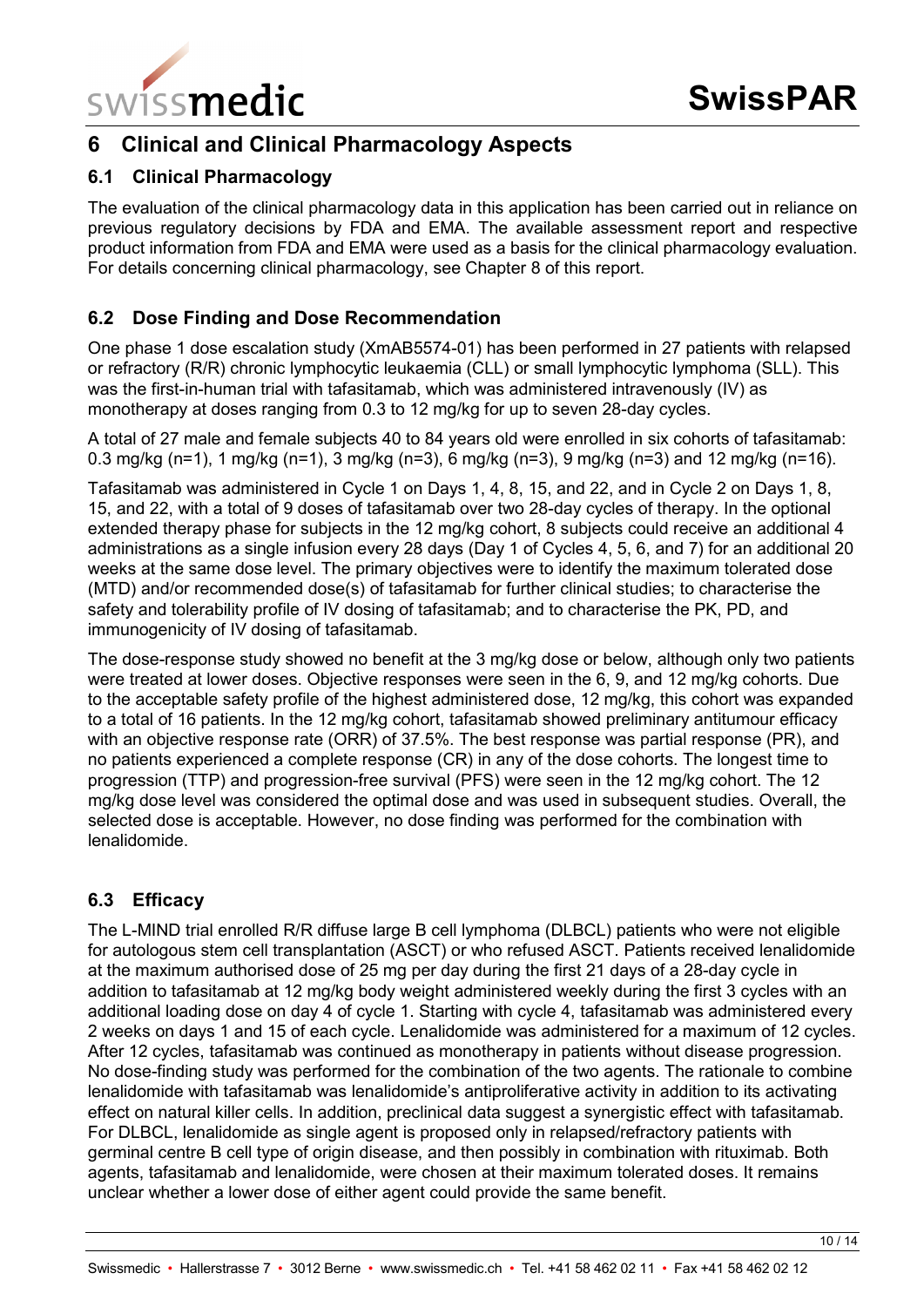

The L-MIND trial enrolled 81 patients, of whom 80 received the combination treatment. One patient never received lenalidomide because an adverse event of kidney injury was discovered after administration of the first dose of tafasitamab, and lenalidomide was therefore never started.

The objective response rate (ORR) assessed by an independent review committee (IRC) was 56.8% (46/81), with 39.5% (32/81) complete responses (CR). Duration of response was 43.9 months with approximately 29 months of follow-up. Median progression-free survival (PFS) was 11.6 months and median overall survival (OS) was 31.6 months.

While these findings are encouraging in a disease with an expected median OS of 6-9 months with current treatments, there are several uncertainties. This was a single-arm study and selection bias is a possibility. Only a minority of patients (23.5%) had presented an early disease relapse within < 12 months of first-line therapy, with 75% relapsing > 12 months after the first-line treatment. Of the 81 enrolled patients, only 71 had centrally confirmed DLBCL, the remaining patients had various low grade NHL. Patients who were eligible for ASCT but who refused this treatment option were also enrolled and may have a different prognosis from patients who are ineligible for ASCT.

Time to event endpoints are difficult to interpret in a single-arm study. The applicant submitted a matched cohort study of patients treated with lenalidomide monotherapy, which is not a recommended treatment for R/R DLBCL. This cohort study was based on medical records, and several biases were observed, such as worse ECOG performance status and higher international prognostic index (IPI) scores in the lenalidomide monotherapy cohort compared to patients from the L-MIND study. In addition, a retrospective matching cohort study cannot make up for the absence of randomisation, because there could be many other unrecognised confounders.

PFS censoring rules in the L-MIND study were addressed with a sensitivity analysis for patients having an event after a missed assessment, and for patients starting new anti-cancer therapy, counting it as an event since this indicates a possible clinical progression. This analysis was consistent with the primary analysis although, as expected, median PFS was shorter in the sensitivity analysis (8.4 months versus 11.6 months in the primary analysis).

Finally, there is also uncertainty as to whether anti-CD19 CART-cell therapy may lose efficacy if administered after treatment with tafasitamab. Two patients who discontinued the L-MIND study received CART-cell therapy as subsequent treatment. While one patient did not respond and died shortly afterwards, the other patient showed a response that was ongoing at the time of data cut-off. The uncertainty about the efficacy of anti-CD19 CART-cell therapy after tafasitamab is reflected in the product information in the section "Warnings and precautions".

## <span id="page-10-0"></span>**6.4 Safety**

The most common adverse events (20%) observed in patients treated with tafasitamab are neutropenia, fatigue, anaemia, diarrhoea, thrombocytopenia, cough, pyrexia, peripheral oedema, respiratory tract infection, and decreased appetite. Most of the observed adverse events are known adverse drug reactions of lenalidomide. However, in the absence of a randomised trial, it is impossible to disentangle possible cumulative toxicity of the two substances. In particular, there were cases of QTc prolongation and syncope. Since the applicant was not able to demonstrate the absence of a possible causality with tafasitamab, a warning and precaution has been included in the product information. Currently, the presented safety database comprises 708 patients who either received the combination of tafasitamab with lenalidomide (80), tafasitamab monotherapy (142), or tafasitamab in combination with other anti-neoplastic agents.

#### <span id="page-10-1"></span>**6.5 Final Clinical and Clinical Pharmacology Benefit Risk Assessment**

Promising efficacy is shown for tafasitamab in combination with lenalidomide in patients with R/R DLBCL regarding objective response rate (56.8%) as well as duration of response (43.9 months, 95% CI: 26.1, NR). However, given the single-arm study design as well as the small number of patients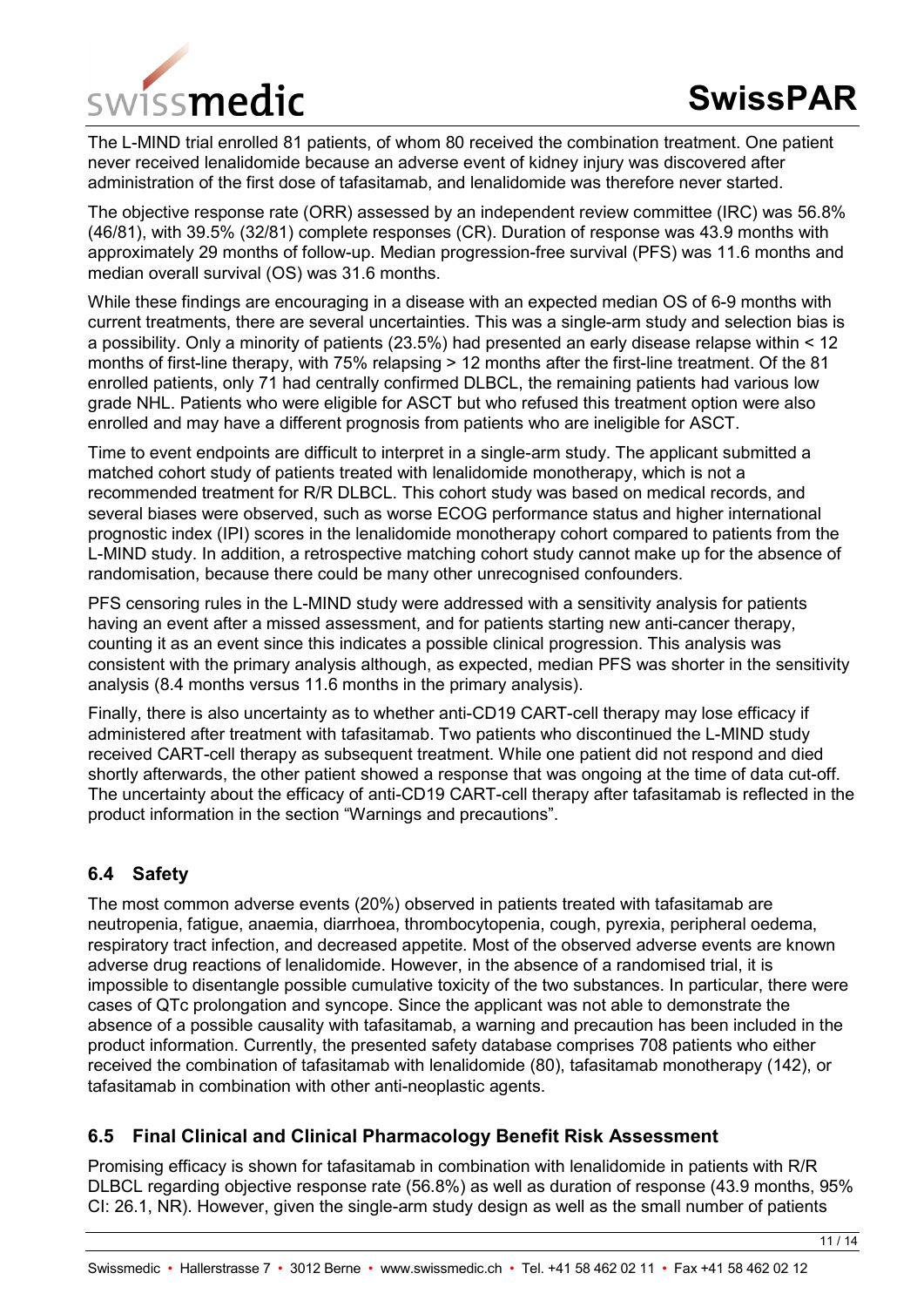

(only 71 patients had centrally confirmed DLBCL), time to event results such as progression-free survival as well as overall survival are difficult to interpret. The submitted safety data currently relate to 708 patients receiving tafasitamab as monotherapy (142) or in combination with other antineoplastic agents. However, only 80 patients received the combination of tafasitamab and lenalidomide. Rare, but potentially serious and/or severe, adverse reactions may have been missed. Currently, the presented data are insufficient for a definitive risk-benefit assessment and therefore cannot support a regular marketing authorisation. However, a temporary marketing authorisation is justified given the medical need, the manageable toxicity profile and the efficacy regarding response rate and durability of response. A randomised phase 3 trial is ongoing in relapsed/refractory DLBCL patients not eligible for ASCT, comparing tafasitamab plus bendamustine versus rituximab plus bendamustine (NCT02763319).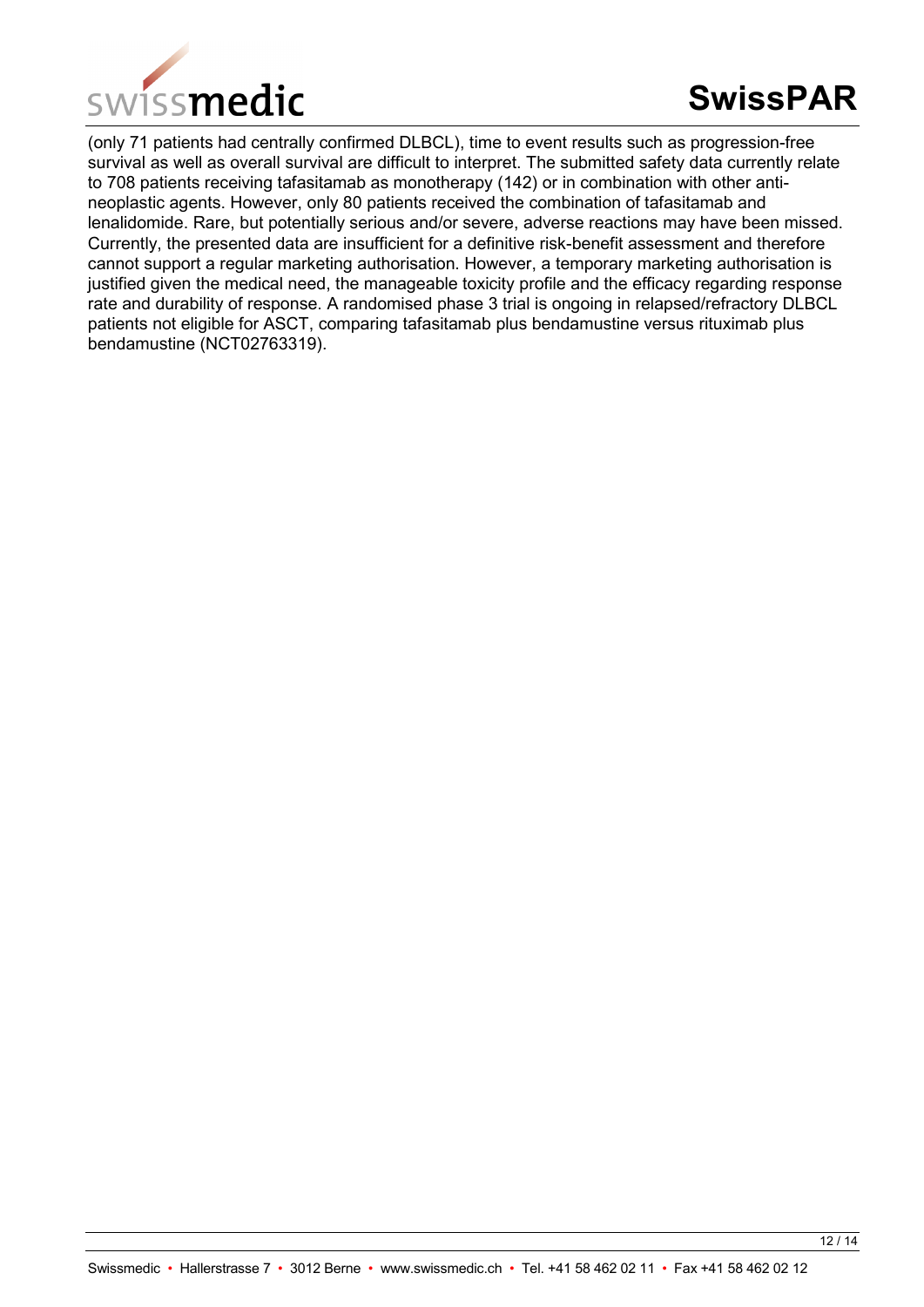

## <span id="page-12-0"></span>**7 Risk Management Plan Summary**

The RMP summaries contain information on the medicinal products′ safety profiles and explain the measures that are taken in order to further investigate and monitor the risks as well as to prevent or minimise them.

The RMP summaries are published separately on the Swissmedic website. Marketing Authorisation Holders are responsible for the accuracy and correctness of the content of the published RMP summaries. As the RMPs are international documents, their summaries might differ from the content in the information for healthcare professionals / product information approved and published in Switzerland, e.g. by mentioning risks occurring in populations or indications not included in the Swiss authorisations.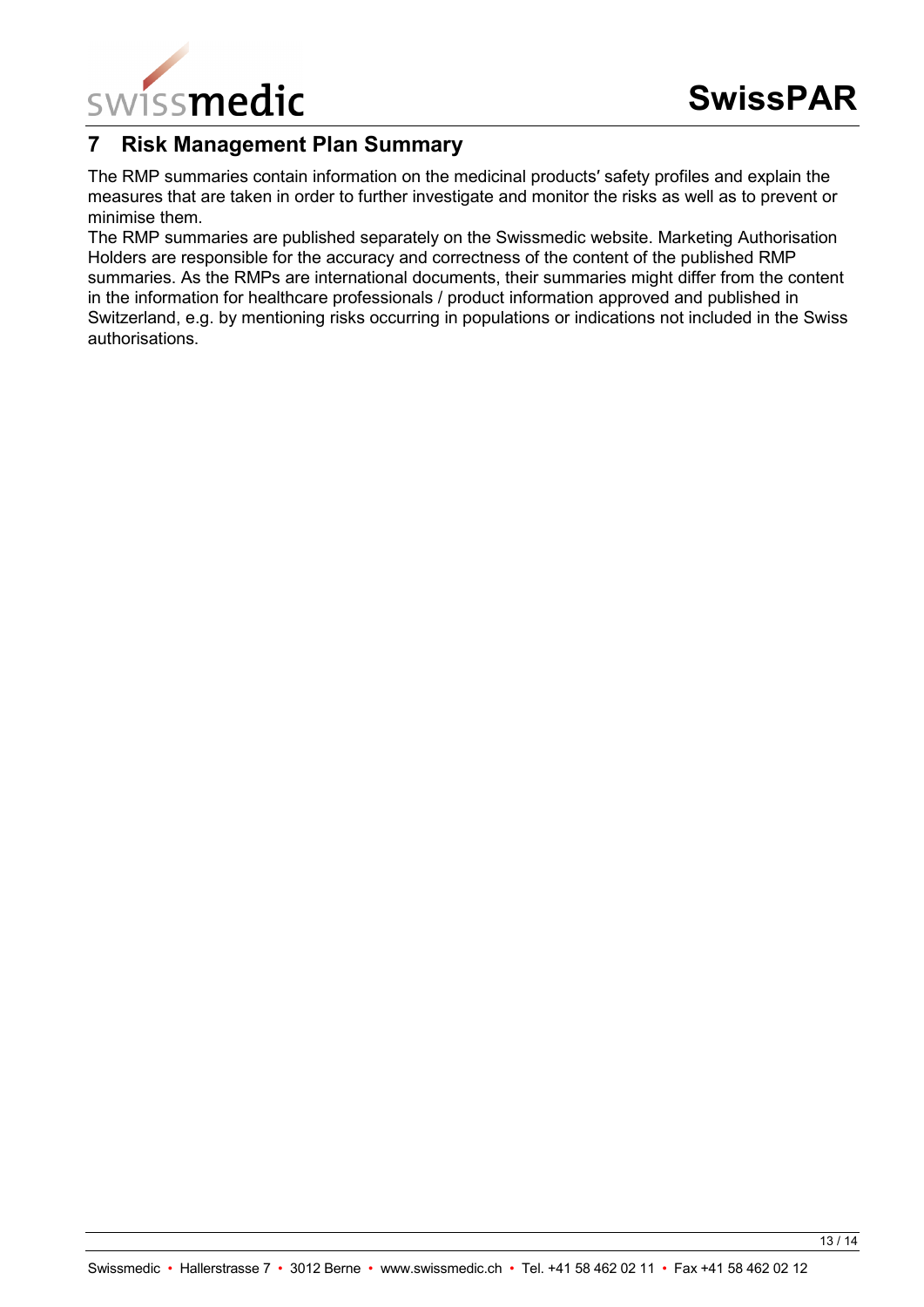

## <span id="page-13-0"></span>**8 Appendix**

#### **Approved Information for Healthcare Professionals**

Please be aware that the following version of the information for healthcare professionals relating to Minjuvi was approved with the submission described in the SwissPAR. This information for healthcare professionals may have been updated since the SwissPAR was published.

Please note that the reference document, which is valid and relevant for the effective and safe use of medicinal products in Switzerland, is the information for healthcare professionals currently authorised by Swissmedic (see www.swissmedicinfo.ch).

#### **Note:**

The following information for healthcare professionals has been translated by the MAH. The Authorisation Holder is responsible for the correct translation of the text. Only the information for healthcare professionals approved in one of the official Swiss languages is binding and legally valid.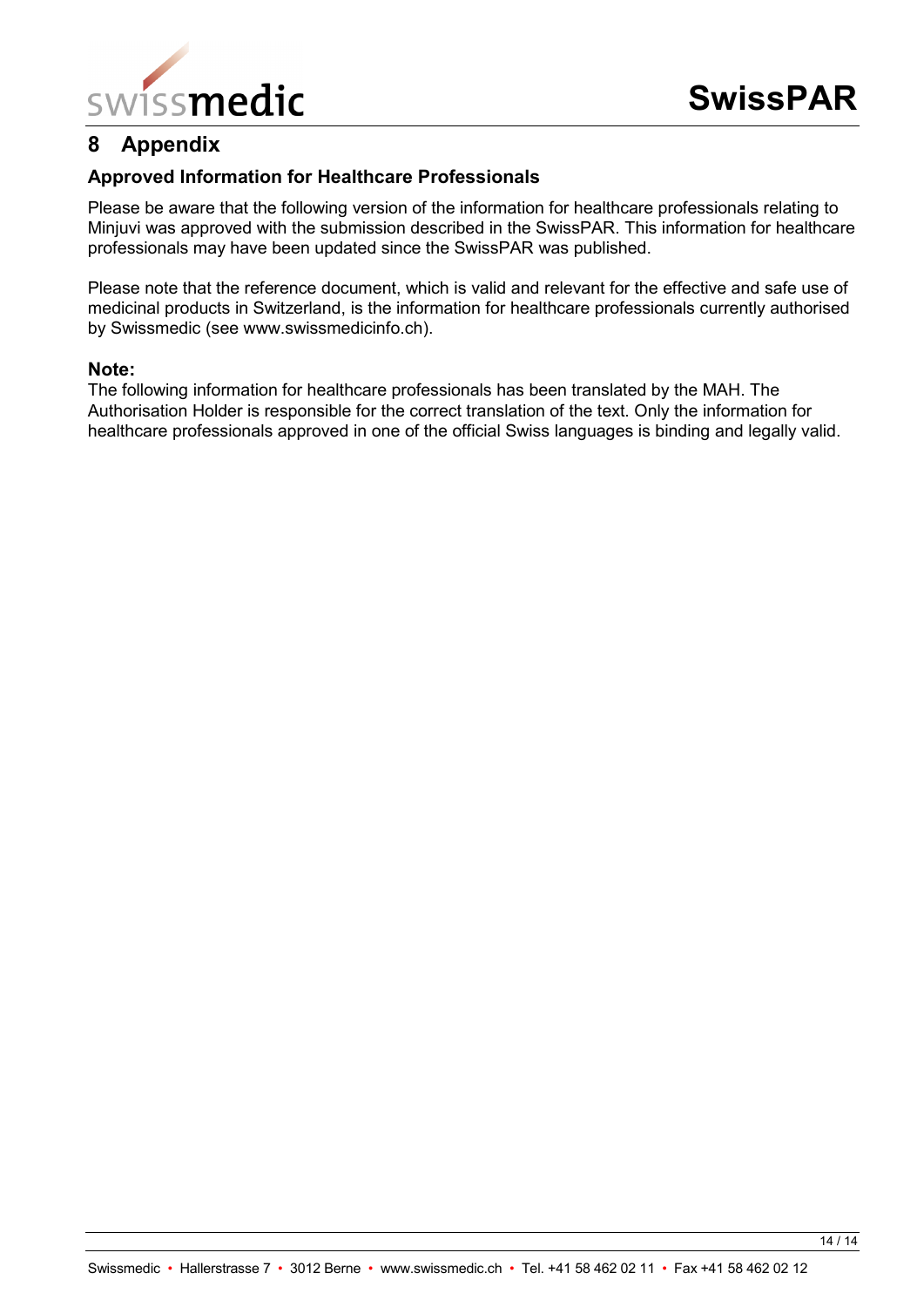This medicinal product is subject to additional monitoring. This will allow quick identification of new safety information. Healthcare professionals are asked to report any suspected new or serious adverse reactions. See the "Undesirable effects" section for advice on the reporting of adverse reactions.

#### **MINJUVI 200 mg powder for concentrate for solution for infusion**

MINJUVI is authorised for a limited period of time (see section *"Properties/Effects"*).

#### **Composition**

#### *Active substances*

Tafasitamab (produced in Chinese hamster ovary cells by recombinant DNA technology.)

#### *Excipients*

Sodium citrate dihydrate, Citric acid monohydrate, Trehalose dihydrate, Polysorbate 20 One vial of MINJUVI contains 7.4 mg of sodium.

#### **Pharmaceutical form and active substance quantity per unit**

Powder for concentrate for solution for infusion (intravenous use). White to slightly yellowish lyophilised powder. Each vial contains 200 mg of tafasitamab. After reconstitution, each mL contains 40 mg of tafasitamab.

### **Indications/Uses**

MINJUVI is indicated in combination with lenalidomide followed by MINJUVI monotherapy for the treatment of adult patients with relapsed or refractory diffuse large B-cell lymphoma (DLBCL) after at least one prior line of systemic therapy including an anti-CD20 antibody, who are not eligible for autologous stem cell transplant (ASCT).

#### **Dosage/Administration**

MINJUVI must be administered by a healthcare professional experienced in treatment of cancer patients.

#### *Pre-medication*

Administer pre-medication to reduce the risk of infusion-related reactions 30 minutes to 2 hours prior to MINJUVI infusion. For patients not experiencing infusion-related reactions during the first 3 infusions, pre-medication is optional for subsequent infusions.

The pre-medication may include antipyretics (e.g. paracetamol), histamine H1 receptor blockers (e.g. diphenhydramine), histamine H2 receptor blockers (e.g. cimetidine), glucocorticosteroids (e.g. methylprednisolone).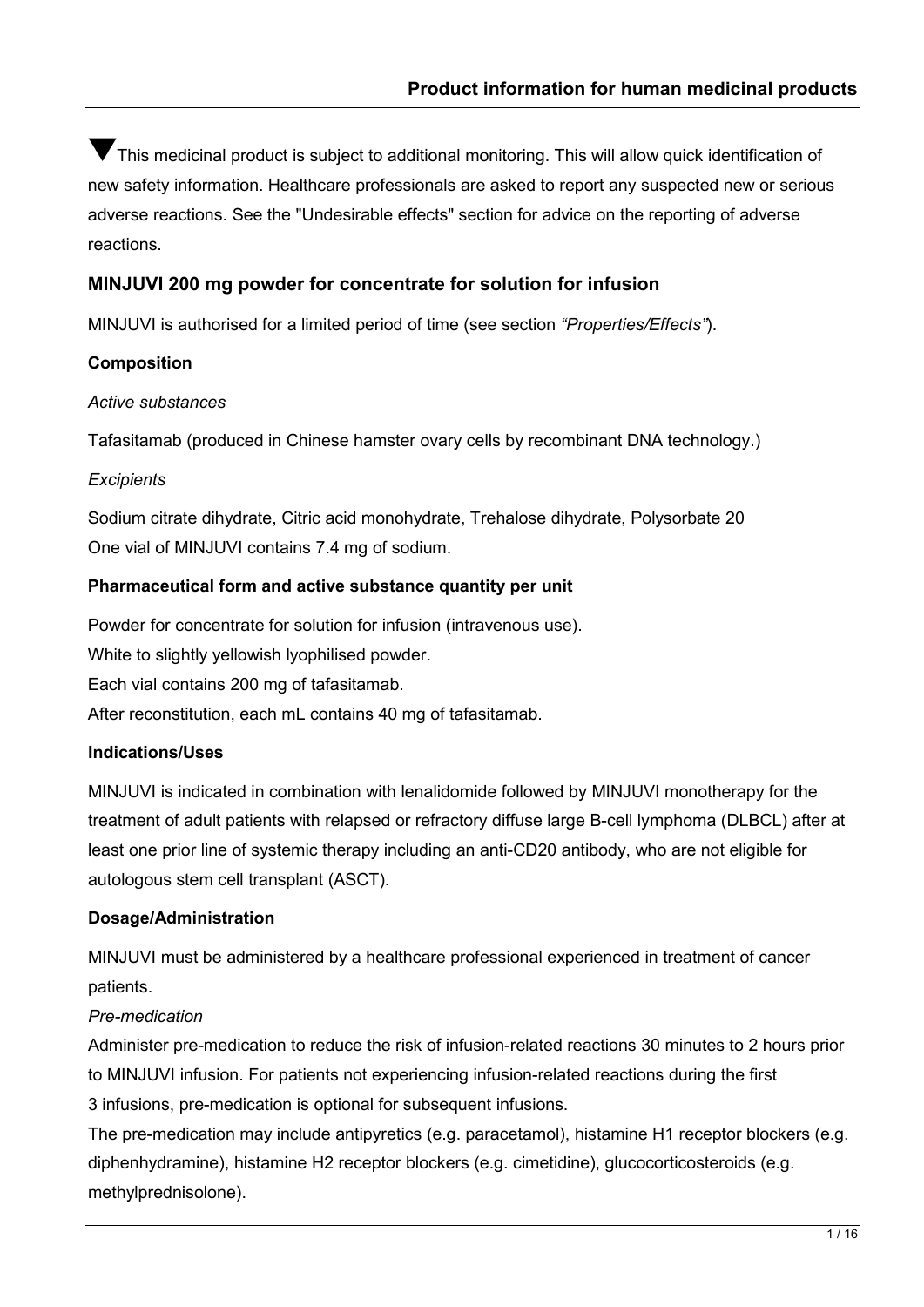#### *Treatment of infusion-related reactions*

If an infusion-related reaction occurs (Grade 2 and higher), interrupt the infusion. In addition, initiate appropriate medical treatment of symptoms through administration of an antihistamine and/or paracetamol or methylprednisolone (or equivalent) and, if necessary, further medicinal products (e.g. epinephrine, bronchodilator). After signs and symptoms are resolved or reduced to Grade 1, MINJUVI infusion can be resumed at a reduced infusion rate. In case of Grade 4 reaction, the infusion should be stopped immediately and treatement with MINJUVI should be permanently discontinued (see Table 1).

If a patient has had a Grade 1 to 3 infusion-related reaction, pre-medication should be administered before subsequent MINJUVI infusions.

#### *Usual dosage*

The recommended dose is 12 mg of MINJUVI per kg body weight administered as an intravenous infusion according to the following schedule. Each cycle has 28 days.

- Cycle 1: Administer the infusion on cycle days 1, 4, 8, 15 and 22.
- Cycles 2 and 3: Administer the infusion on days 1, 8, 15 and 22 of each cycle.
- Cycle 4 until disease progression: Administer the infusion on days 1 and 15 of each cycle.

In addition, patients should self-administer lenalidomide capsules at the recommended starting dose of 25 mg daily on days 1 to 21 of each 28-day cycle. The starting dose and subsequent dosing may be adjusted according to the lenalidomide professional information.

To ensure traceability of biotechnological medicinal products, it is recommended that the tradename and batch number should be documented for each treatment.

#### *Duration of treatment*

MINJUVI in combination with lenalidomide is given for up to twelve 28-day cycles.

After a maximum of twelve cycles of combination therapy, stop treatment with lenalidomide and continue MINJUVI infusions as single agent on days 1 and 15 of each 28-day cycle, until disease progression or unacceptable toxicity.

#### *Dose adjustment following undesirable effects/interactions*

Table 1 provides dose modifications in case of adverse reactions. For dose modifications regarding lenalidomide, please also refer to the lenalidomide professional information.

| <b>Adverse Reaction</b>                                   | <b>Severity</b>    | <b>Dosage Modification</b>                                                                                     |
|-----------------------------------------------------------|--------------------|----------------------------------------------------------------------------------------------------------------|
| Infusion-related<br>reactions [see<br><b>Warnings and</b> | Grade 2 (moderate) | Interrupt MINJUVI infusion immediately<br>and manage signs and symptoms.<br>Once signs and symptoms resolve or |
| precautions]                                              |                    | reduce to Grade 1, resume MINJUVI                                                                              |

#### **Table 1: Dose modifications in case of adverse reactions**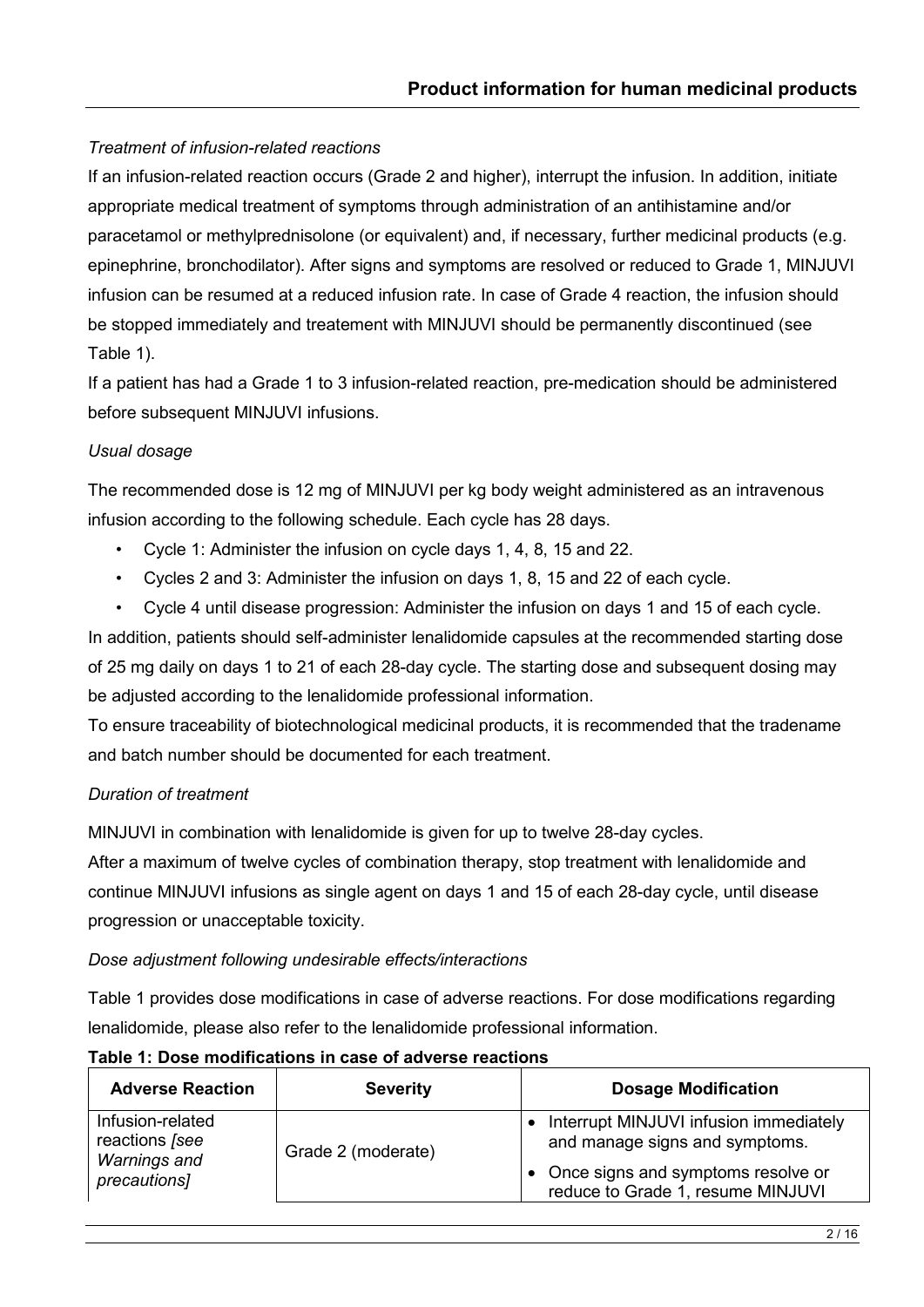| <b>Adverse Reaction</b>                               | <b>Severity</b>                                                                                             | <b>Dosage Modification</b>                                                                                                                                                                                                                                                                                                                                                                                           |
|-------------------------------------------------------|-------------------------------------------------------------------------------------------------------------|----------------------------------------------------------------------------------------------------------------------------------------------------------------------------------------------------------------------------------------------------------------------------------------------------------------------------------------------------------------------------------------------------------------------|
|                                                       |                                                                                                             | infusion at no more than 50% of the rate<br>at which the reaction occurred. If the<br>patient does not experience further<br>reaction within 1 hour and vital signs are<br>stable, the infusion rate may be<br>increased every 30 minutes as tolerated<br>to the rate at which the reaction<br>occurred.                                                                                                             |
|                                                       | Grade 3 (severe)                                                                                            | Interrupt MINJUVI infusion immediately<br>$\bullet$<br>and manage signs and symptoms.                                                                                                                                                                                                                                                                                                                                |
|                                                       |                                                                                                             | Once signs and symptoms resolve or<br>$\bullet$<br>reduce to Grade 1, resume MINJUVI<br>infusion at no more than 25% of the rate<br>at which the reaction occurred. If the<br>patient does not experience further<br>reaction within 1 hour and vital signs are<br>stable, the infusion rate may be<br>increased every 30 minutes as tolerated<br>to a maximum of 50% of the rate at<br>which the reaction occurred. |
|                                                       |                                                                                                             | If after rechallenge the reaction returns,<br>stop the infusion immediately.                                                                                                                                                                                                                                                                                                                                         |
|                                                       | Grade 4 (life-threatening)                                                                                  | Stop the infusion immediately and<br>$\bullet$<br>permanently discontinue MINJUVI.                                                                                                                                                                                                                                                                                                                                   |
| Myelosuppression<br>[see Warnings and<br>precautions] | Platelet count of less than<br>50,000/µL                                                                    | Withhold MINJUVI and lenalidomide<br>$\bullet$<br>and monitor complete blood count<br>(CBC) weekly until platelet count<br>is 50,000/µL or higher.                                                                                                                                                                                                                                                                   |
|                                                       |                                                                                                             | Resume MINJUVI at the same dose<br>and lenalidomide at a reduced dose.<br>Refer to lenalidomide professional<br>information for dosage modifications.                                                                                                                                                                                                                                                                |
|                                                       | Neutrophil count of less than<br>1,000/µL for at least 7 days<br><b>OR</b>                                  | Withhold MINJUVI and lenalidomide<br>$\bullet$<br>and monitor CBC weekly until neutrophil<br>count is 1,000/µL or higher.                                                                                                                                                                                                                                                                                            |
|                                                       | Neutrophil count of less than<br>$1,000/\mu L$ with an increase of<br>body temperature to 38°C or<br>higher | Resume MINJUVI at the same dose<br>$\bullet$<br>and lenalidomide at a reduced dose.<br>Refer to lenalidomide professional<br>information for dosage modifications.                                                                                                                                                                                                                                                   |
|                                                       | <b>OR</b><br>Neutrophil count of less                                                                       |                                                                                                                                                                                                                                                                                                                                                                                                                      |
|                                                       | than $500/\mu L$                                                                                            |                                                                                                                                                                                                                                                                                                                                                                                                                      |

*Patients with hepatic disorders*

The effect of hepatic impairment was not formally tested in dedicated clinical trials; however no clinically meaningful differences in the pharmacokinetics of tafasitamab were observed for mild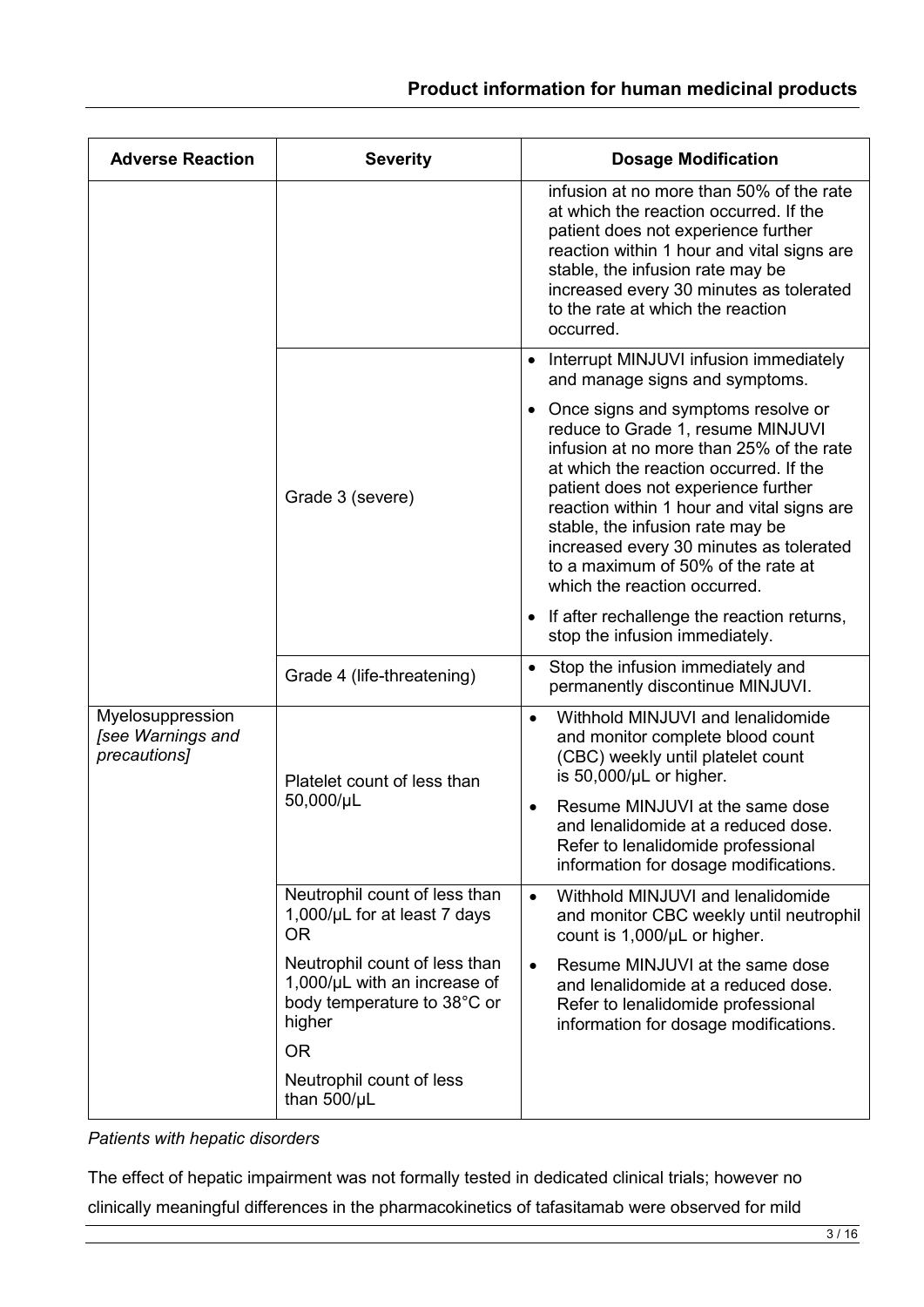hepatic impairment (total bilirubin ≤ upper limit of normal (ULN) and aspartate aminotransferase (AST) > ULN, or total bilirubin 1 to 1.5 times ULN and any AST). The effect of moderate to severe hepatic impairment (total bilirubin > 1.5 times ULN and any AST) is unknown.

#### *Patients with renal disorders*

The effect of renal impairment was not formally tested in dedicated clinical trials; however, no clinically meaningful differences in the pharmacokinetics of tafasitamab were observed for mild to moderate renal impairment (creatinine clearance (CrCL) ≥ 30 and < 90 mL/min estimated by the Cockcroft-Gault equation). The effect of severe renal impairment to end-stage renal disease (CrCL < 30 mL/min) is unknown.

#### *Elderly patients*

No dose adjustment is needed for elderly patients (≥ 65 years). Among 81 patients treated in the L-MIND study, 56 (69%) patients were > 65 years of age. Patients > 65 years of age had a numerically higher incidence of serious treatment emergent adverse events (TEAEs) (55%) than patients ≤ 65 years  $(44%)$ .

#### *Children and adolescents*

The safety and efficacy of tafasitamab in children under 18 years have not been studied. No data are available.

#### *Mode of administration*

MINJUVI is for infusion after reconstitution and dilution.

- For the first infusion of cycle 1, the intravenous infusion rate should be 70 mL/h for the first 30 minutes. Afterwards, increase the rate to complete the first infusion within a 2.5-hour period.
- All subsequent infusions should be administered over a period of 1.5 to 2 hours.
- Do not co-administer other medicines through the same infusion line.

Do not administer MINJUVI as an intravenous push or bolus.

For instructions on reconstitution and dilution of the medicinal product before administration, see Instructions for reconstitution and dilution.

#### **Contraindications**

Hypersensitivity to tafasitamab or any of the excipients listed under Composition.

#### **Warnings and precautions**

#### *Infusion-related reactions*

Infusion-related reactions may occur and have been reported more frequently during the first infusion; see section Undesirable Effects. Patients should be monitored closely throughout the infusion. Advise patients to contact their healthcare professionals if they experience signs and symptoms of infusionrelated reactions including fever, chills, rash or breathing problems within 24 hours of infusion.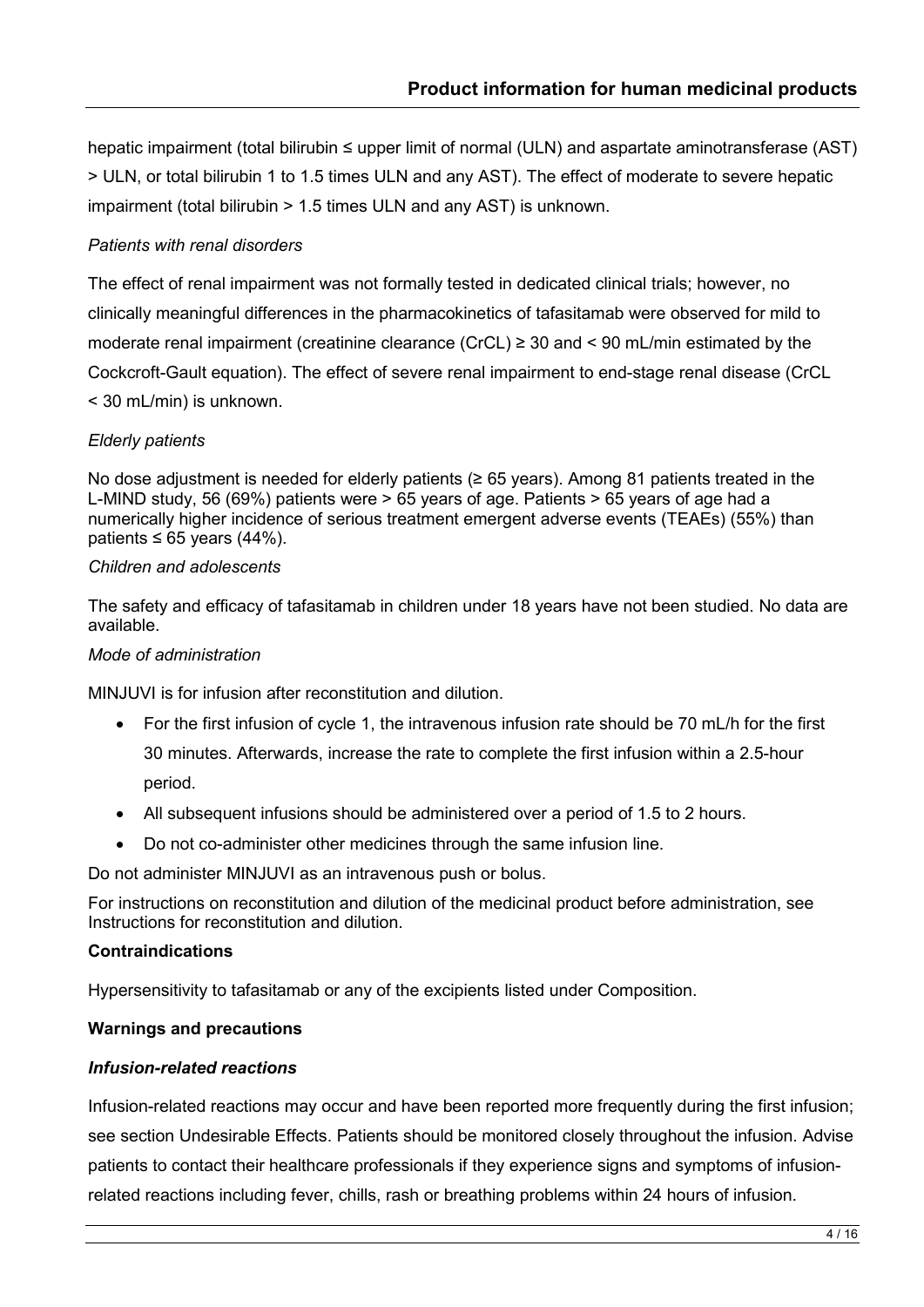Premedicate patients prior to starting MINJUVI infusion (see section Dosage/Administration). Monitor patients frequently during infusion. Based on the severity of the infusion-related reaction, interrupt or discontinue treatment with MINJUVI (see section Dosage/Administration). Initiate appropriate medical management.

#### *Myelosuppression*

Treatment with MINJUVI can cause serious and/or severe myelosuppression including neutropenia, thrombocytopenia and anaemia (see section Undesirable Effects). Monitor complete blood counts throughout treatment and prior to administration of each treatment cycle. Withhold MINJUVI based on the severity of the adverse reaction (see Table 1).

Refer to the lenalidomide professional information for dosage modifications.

#### Neutropenia

Neutropenia, including febrile neutropenia, has been reported during treatment with MINJUVI. Administration of granulocyte colony-stimulating factors (G-CSF) may be considered. Anticipate, evaluate and treat any symptoms or signs of developing infection.

#### Thrombocytopenia

Thrombocytopenia has been reported during treatment with MINJUVI. Consider withholding concomitant medications that may increase bleeding risk (e.g. platelet inhibitors, anticoagulants). Advise patients to report any signs or symptoms of bruising or bleeding immediately.

#### *Infections*

Fatal and serious infections, including opportunistic infections, occurred in patients during treatment with MINJUVI. Administer MINJUVI to patients with an active infection only if the infection is treated appropriately and well controlled. Patients with a history of recurring or chronic infections may be at increased risk of infection and should be monitored appropriately.

Advise patients to contact their healthcare professionals if fever or other signs of potential infection such as chills, cough or pain on urination develop.

#### *Tumour Lysis Syndrome*

Patients with high tumour burden and rapidly proliferative tumour may be at increased risk of tumour lysis syndrome (TLS). In patients with relapsed or refractory DLBCL, tumour lysis syndrome during treatment with MINJUVI has been observed. Appropriate measures/prophylaxis in accordance with local guidelines should be taken prior to treatment with MINJUVI. Patients should be monitored closely for TLS during treatment with MINJUVI.

#### *Immunisations*

The safety of immunisation with live vaccines following MINJUVI therapy has not been investigated. Vaccination with live vaccines is not recommended concomitantly with MINJUVI therapy.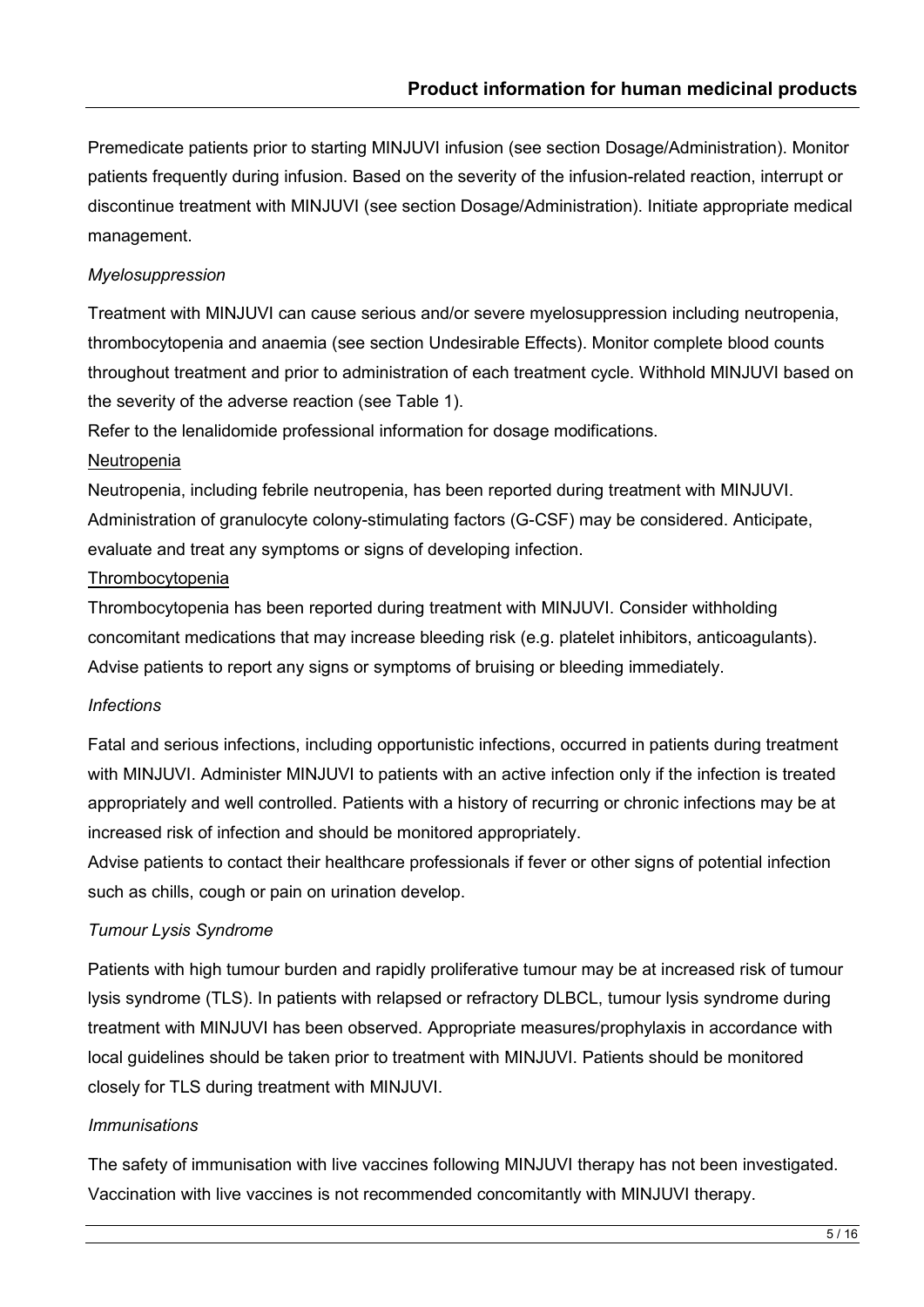### *QTc prolongation*

Cases of QT prolongation have been reported during treatment with tafasitamab.

#### *Syncope*

Cases of syncope have been reported during treatment with tafasitamab.

#### *CAR-T Cells*

To date only limited data are available to indicate whether treatment with anti-CD19 CAR-T cells is safe and effective after prior treatment with tafasitamab.

#### *Excipient*

This medicinal product contains 37.0 mg sodium per 5 vials (the dose for a patient weighing 83 kg), equivalent to 1.85% of the WHO recommended maximum daily intake of 2 g sodium for an adult.

#### **Interactions**

No interaction studies have been performed for tafasitamab. No clinically meaningful differences in tafasitamab pharmacokinetics were observed when used concomitantly with lenalidomide.

#### **Pregnancy, lactation**

#### *Women of childbearing potential*

Treatment with tafasitamab in combination with lenalidomide should not be initiated in female patients unless pregnancy has been excluded. Please also refer to the professional information for lenalodomide.

Based on tafasitamab mechanism of action, immunotoxicity cannot be excluded in the newborn, in particular the possibility of B cell depletion. Advise females of reproductive potential to use effective contraception during treatment with tafasitamab and for at least 3 months after end of treatment.

#### *Pregnancy*

Tafasitamab is administered in combination with lenalidomide for up to 12 cycles. Lenalidomide can cause embryo-foetal harm and is contraindicated for use in pregnancy and in women of childbearing potential unless all of the conditions of the lenalidomide pregnancy prevention programme are met. There are no data on the use of tafasitamab in pregnant women. No animal reproductive and developmental toxicity studies have been conducted with tafasitamab. However, IgG is known to cross the placenta and tafasitamab may cause foetal B-cell depletion based on its mechanism of action. In case of exposure during pregnancy, newborns should be monitored for B-cell depletion and vaccinations with live virus vaccines should be postponed until the infant's B-cell count has recovered. MINJUVI should not be used during pregnancy unless the clinical condition of the woman requires treatment with tafasitamab.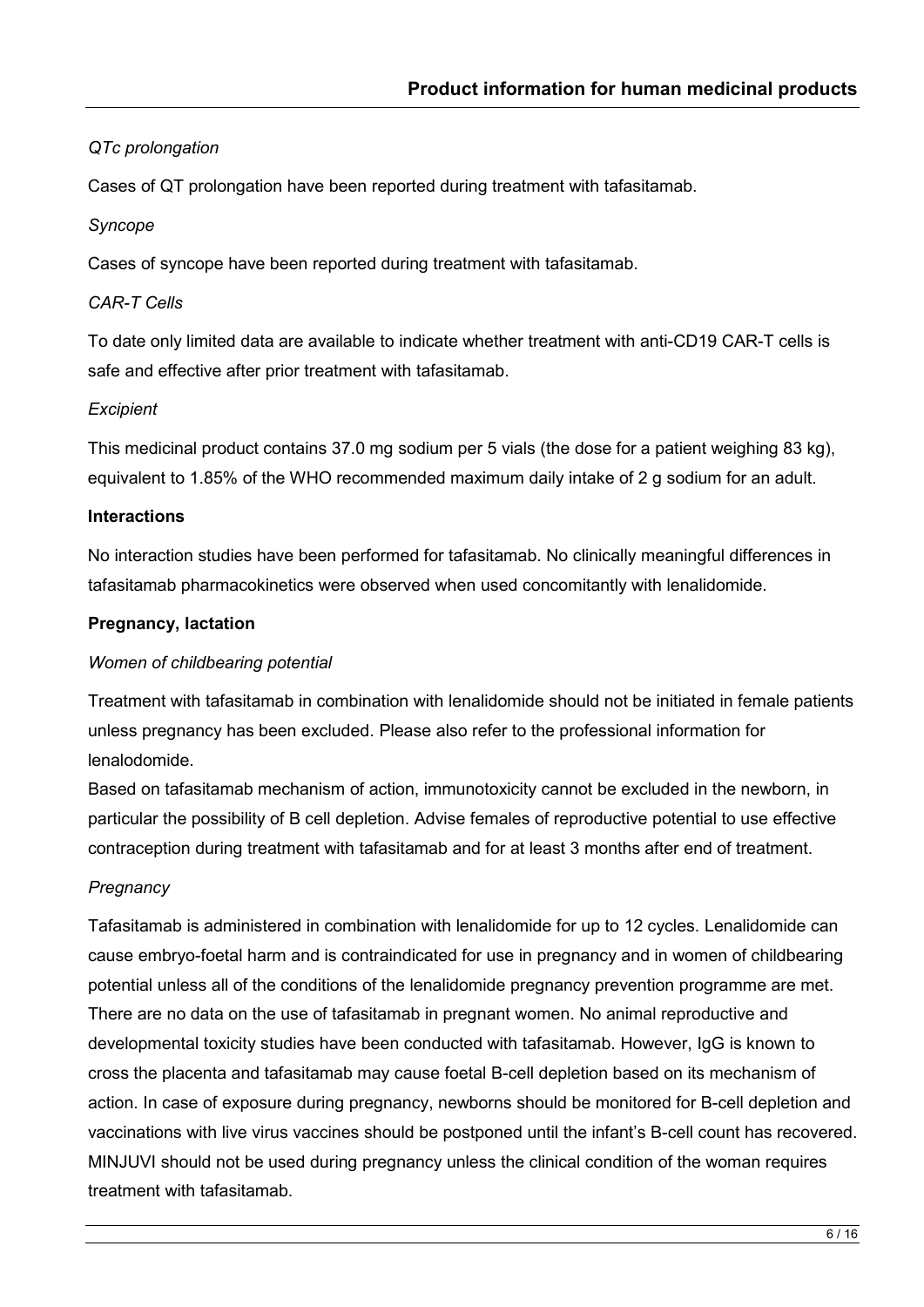#### *Lactation*

It is not known whether tafasitamab is excreted in human milk. However, maternal IgG is known to be excreted in human milk. Because of the potential for adverse reactions in nursing infants from tafasitamab, advise women not to breastfeed during treatment with tafasitamab until at least 3 months after the last dose.

#### *Fertility*

No specific studies have been conducted to evaluate potential effects of tafasitamab on fertility. However, no adverse effects on male and female reproductive organs were observed in a repeatdose toxicity study in animals.

#### **Effects on ability to drive and use machines**

MINJUVI has negligible influence on the ability to drive and use machines.

#### **Undesirable effects**

#### *Summary of the safety profile*

More than 500 patients have been exposed to MINJUVI in the clinical development programme, either as monotherapy or in combination with other treatments. The adverse drug reactions described in this section were identified during treatment of 239 patients with non-Hodgkin lymphoma (NHL), including 81 patients with non-transplant eligible relapsed or refractory DLBCL from the pivotal study MOR208C203 (L-MIND), in which tafasitamab was used in combination with lenalidomide. Serious adverse events occurred in 39% of patients with NHL who received tafasitamab. The most frequent serious adverse events (occurring in ≥3% of patients with NHL) included febrile neutropenia (6.7%) and pneumonia (4.2%). Fatal adverse events occurred in 3.3% of patients with NHL who received tafasitamab, the most frequent of which were infections and infestations (2.1%). Permanent discontinuation of tafasitamab due to an adverse event occurred in 11% of patients. The most frequent adverse events which resulted in permanent discontinuation of tafasitamab were infections and infestations (3.8%), blood and lymphatic system disorders (1.3%), and respiratory, thoracic and mediastinal disorders (1.3%).

Adverse reactions observed and their frequencies derived from the pooled safety population of patients with NHL who received tafasitamab are listed below. The adverse reaction frequencies are based on all-cause adverse event frequencies, where a proportion of the events for an adverse reaction may have other causes than the medicinal product, such as the disease, other medicines or unrelated causes.

Adverse reactions are listed by MedDRA System Organ Class and by frequency. Frequencies are defined as follows: very common ( $\geq 1/10$ ); common ( $\geq 1/100$  to < 1/10); uncommon ( $\geq 1/1,000$  to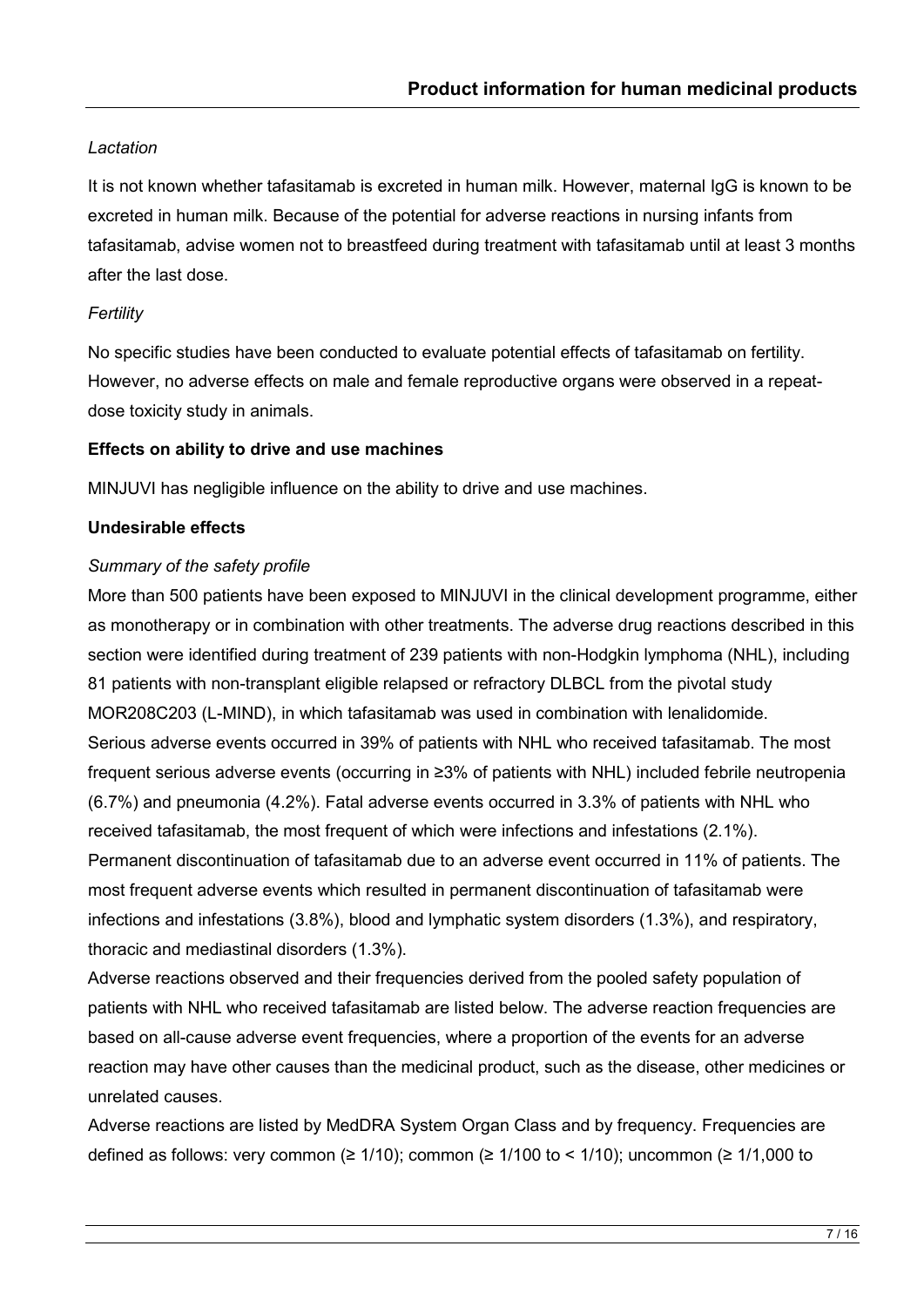< 1/100); rare (≥ 1/10,000 to < 1/1,000); very rare (< 1/10,000), not known (cannot be estimated from the available data).

Within each frequency grouping, adverse reactions are presented in order of decreasing frequency.

*Infections and infestations*

| Very common:                              | Bacterial, viral and fungal infections <sup>+</sup> , including opportunistic infections with fatal<br>outcomes (e.g. bronchopulmonary aspergillosis, bronchitis, pneumonia and<br>urinary tract infection) [51%] |  |  |
|-------------------------------------------|-------------------------------------------------------------------------------------------------------------------------------------------------------------------------------------------------------------------|--|--|
| Common:                                   | Sepsis <sup>++</sup>                                                                                                                                                                                              |  |  |
|                                           | Neoplasms benign, malignant and unspecified (incl. cysts and polyps)                                                                                                                                              |  |  |
| Uncommon:                                 | Basal cell carcinoma                                                                                                                                                                                              |  |  |
| Blood and lymphatic system disorders      |                                                                                                                                                                                                                   |  |  |
| Very common:                              | Neutropenia (39%) <sup>+</sup> , anaemia (29%) <sup>+</sup> , thrombocytopenia (19%) <sup>+</sup> , and<br>leukopenia (11%) <sup>+</sup>                                                                          |  |  |
| Common:                                   | Febrile neutropenia <sup>+</sup> and lymphopenia                                                                                                                                                                  |  |  |
| Immune system disorders                   |                                                                                                                                                                                                                   |  |  |
| Common:                                   | Hypogammaglobulinaemia, C-reactive protein increased                                                                                                                                                              |  |  |
| <b>Metabolism and nutrition disorders</b> |                                                                                                                                                                                                                   |  |  |
| Very common:                              | Hypokalaemia (15%), decreased appetite (10%)                                                                                                                                                                      |  |  |
| Common:                                   | Hypomagnesaemia, weight decreased, hypocalcaemia                                                                                                                                                                  |  |  |
| Nervous system disorders                  |                                                                                                                                                                                                                   |  |  |
| Very common:                              | Headache (10%)                                                                                                                                                                                                    |  |  |
| Common:                                   | Paraesthesia, dysgeusia                                                                                                                                                                                           |  |  |
|                                           | Respiratory, thoracic and mediastinal disorders                                                                                                                                                                   |  |  |
| Very common:                              | Cough (15%)                                                                                                                                                                                                       |  |  |
| Common:                                   | Dyspnoea, nasal congestion, and exacerbation of chronic obstructive<br>pulmonary disease                                                                                                                          |  |  |
| Gastrointestinal disorders                |                                                                                                                                                                                                                   |  |  |
| Very common:                              | Diarrhoea (23%), nausea (17%), constipation (15%), and vomiting (12%)                                                                                                                                             |  |  |
| Common:                                   | Abdominal pain                                                                                                                                                                                                    |  |  |
| <b>Hepatobiliary disorders</b>            |                                                                                                                                                                                                                   |  |  |
| Common:                                   | Transaminases increased***, gamma-glutamyltransferase increased, and<br>hyperbilirubinaemia                                                                                                                       |  |  |
|                                           | Skin and subcutaneous tissue disorders                                                                                                                                                                            |  |  |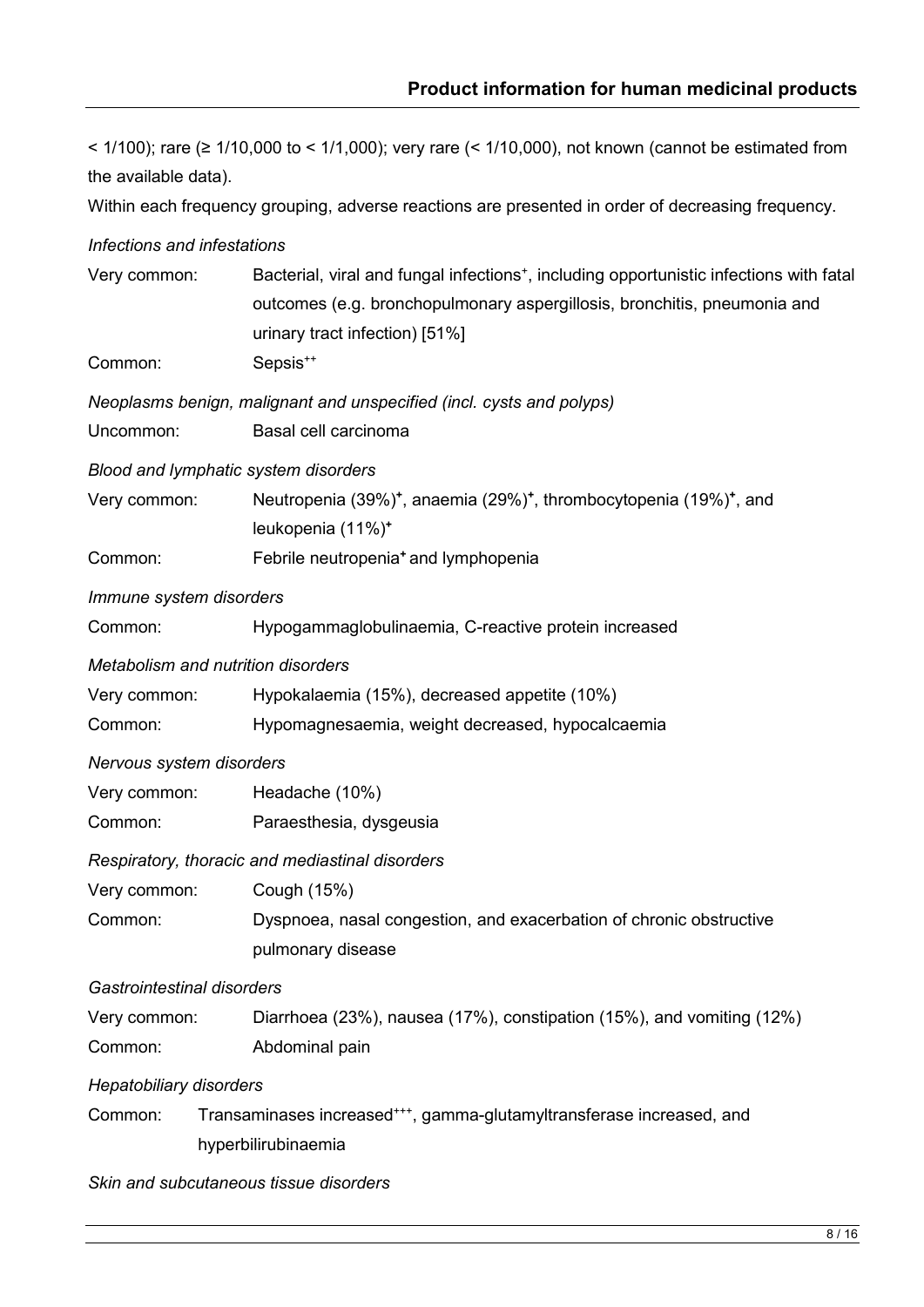| Very common:                | Rash (11%) <sup>++++</sup>                                                 |
|-----------------------------|----------------------------------------------------------------------------|
| Common:                     | Pruritus, alopecia, hyperhidrosis, and erythema                            |
|                             | Musculoskeletal and connective tissue disorders                            |
| Very common:                | Back pain (13%)                                                            |
| Common:                     | Muscle spasms, pain in extremities, and arthralgia                         |
| Uncommon:                   | Musculoskeletal pain                                                       |
| Renal and urinary disorders |                                                                            |
| Common:                     | Blood creatinine increased                                                 |
|                             | General disorders and administration site conditions                       |
| Very common:                | Asthenia (includes malaise) (19%), fatigue (15%), peripheral oedema (14%), |
|                             | and pyrexia (14%)                                                          |
| Common:                     | Mucosal inflammation                                                       |
|                             | Injury, poisoning and procedural complications                             |

Very common: Infusion related reaction (13%)<sup>+</sup>

+ Further information on this ADR is provided in the text below.

++ Sepsis includes sepsis, device related sepsis, Escherichia sepsis, klebsiella sepsis, neutropenic sepsis, streptococcal sepsis, and urosepsis

+++ Transminases increased includes transaminases increased, ALT increased, and AST increased

++++ Rash includes rash, rash erythematous, rash maculo-papular, rash papular, rash pruritic, and rash pustular

*Description of specific adverse reactions and additional information*

Selected undesirables effects are described for the pivotal study MOR208C203 (L-MIND).

#### *Myelosuppression*

Treatment with tafasitamab can cause serious or severe myelosuppression including neutropenia, thrombocytopenia and anaemia (see "Warnings and precautions"). In study MOR208C203, 49% of patients treated with tafasitamab and lenalidomide experienced neutropenia. Grade 3 or higher blood and lymphatic system disorders adverse reactions occurred in 53% of patients, including neutropenia (47%), thrombocytopenia (16%), febrile neutropenia (12%), leukopenia (9.9%) and anaemia (7.4%). Grade 4 blood and lymphatic system disorders adverse reactions occurred in 31% of patients including neutropenia (including agranulocytosis), thrombocytopenia, febrile neutropenia and leukopenia.

When patients in study MOR208C203 were switched from tafasitamab and lenalidomide in the combination therapy phase to tafasitamab alone in the extended monotherapy phase, the incidences of blood and lymphatic system disorders events decreased by at least 20% for neutropenia, anaemia and thrombocytopenia; no incidences of febrile neutropenia were reported with tafasitamab monotherapy.

*Infections*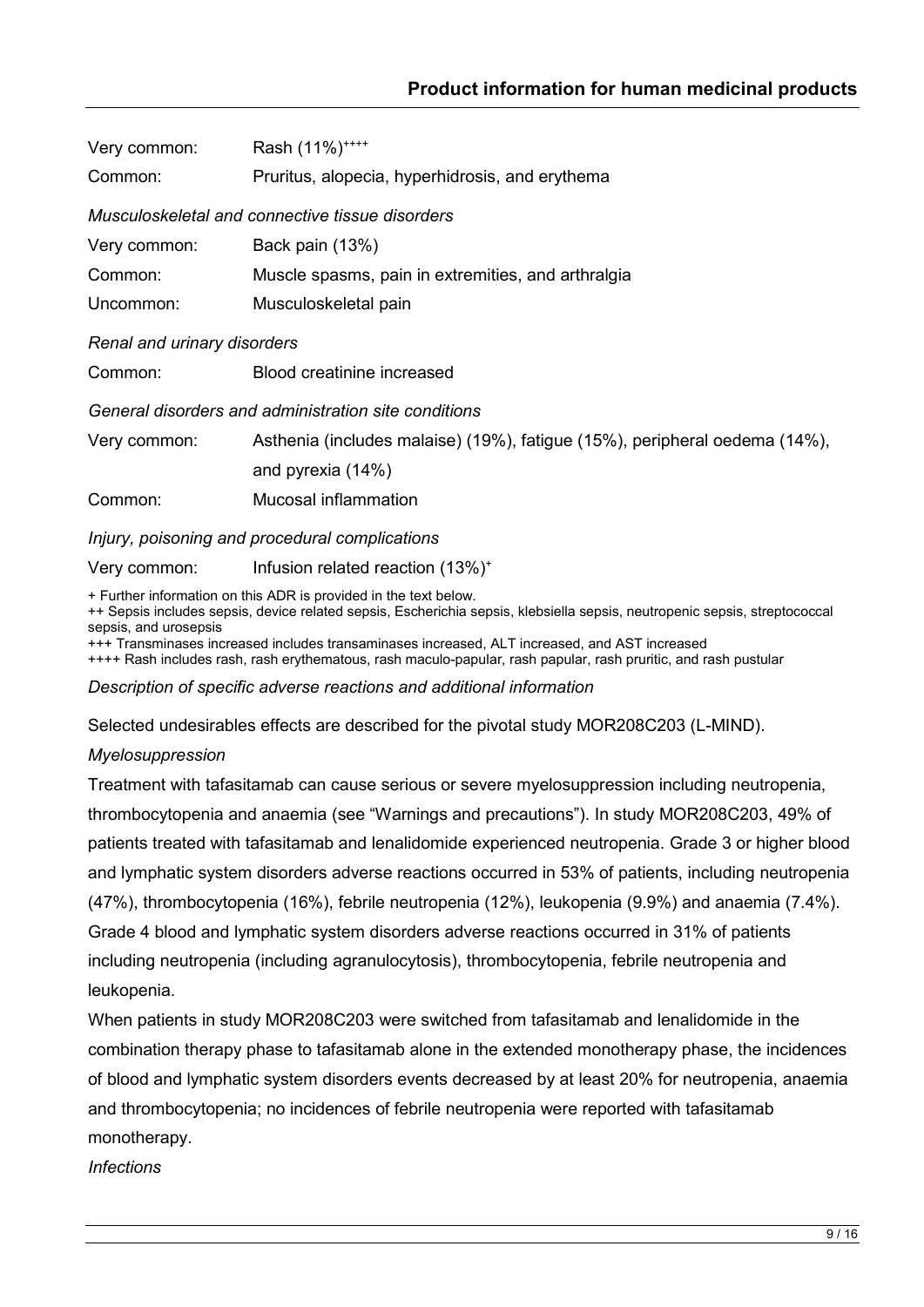Bacterial, fungal, and new or reactivation of viral infections can occur during and following tafasitamab therapy (see "Warnings and Precautions"). In study MOR208C203, 73% of patients treated with tafasitamab and lenalidomide experienced an infection. Grade 3 or higher infections occurred in 30% of patients treated with tafasitamab and lenalidomide. The most frequently reported Grade 3 or higher infections were pneumonia (9.9%), sepsis (including klebsiella sepsis, neutropenic sepsis, and streptococcal sepsis) (4.9%); and lower respiratory tract infection, upper respiratory tract infection, and urinary tract infection (2.5% each). Infection-related death was reported in 1.2% of patients within 30 days of last treatment.

#### *Infusion-related reactions*

In the MOR208C203 study, 6.2% of patients experienced an infusion-related reaction. Eighty percent of these reactions occurred during cycle 1 or 2; all were Grade 1 and resolved on the day of occurrence. Symptoms included chills, flushing, dyspnoea and hypertension (see Warnings and Precautions).

#### Immunogenicity

The immunogenicity of tafasitamab has not been fully characterised so far.

The detection of antibody formation is highly dependent on the sensitivity and specificity of the assays. Additionally, the observed incidence of antibody (including neutralising antibody) positivity in an assay may be influenced by several factors, including assay methodology, sample handling, timing of sample collection, concomitant medications, and underlying disease. For these reasons, comparison of the incidence of antibodies against tafasitamab with the incidence of antibodies in other studies or to other medicinal products may be misleading.

Reporting suspected adverse reactions after authorisation of the medicinal product is very important. It allows continued monitoring of the benefit/risk balance of the medicinal product. Healthcare professionals are asked to report any suspected adverse reactions online via the ElViS portal (Electronic Vigilance System). You can obtain information about this at www.swissmedic.ch.

#### **Overdose**

In the case of an overdose, patients should be carefully observed for signs or symptoms of adverse reactions and supportive care should be administered, as appropriate.

#### **Properties/Effects**

*ATC code*

L01FX12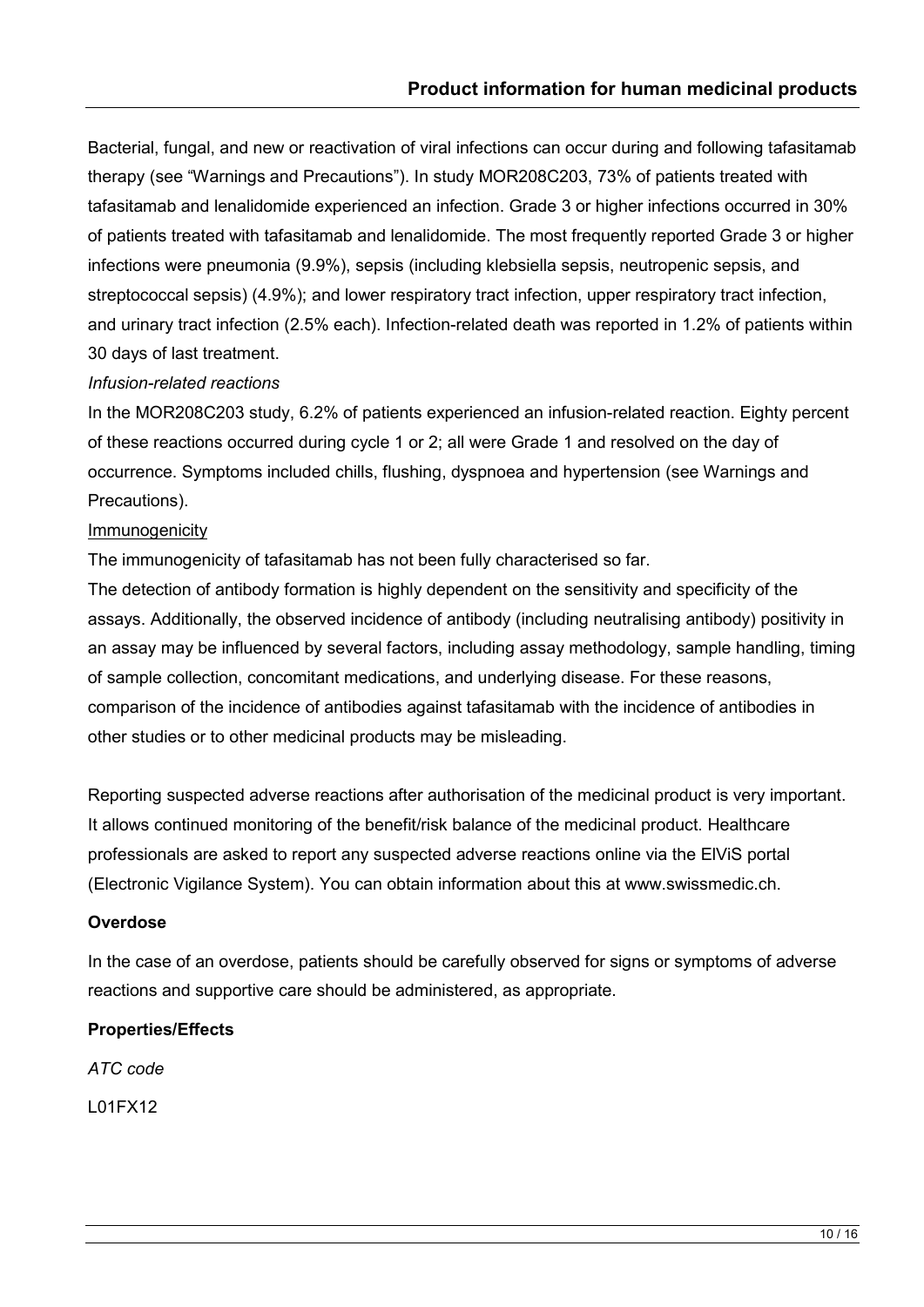#### *Mechanism of action*

Tafasitamab is an Fc-modified monoclonal antibody that targets the CD19 antigen expressed on the surface of pre-B cells and mature B lymphocytes.

Upon binding to CD19, tafasitamab mediates B-cell lysis through:

- engagement of immune effector cells like natural killer cells, γδ T cells and phagocytes
- direct induction of cell death (apoptosis)

The Fc modification results in enhanced antibody-dependent cellular cytotoxicity and antibodydependent cellular phagocytosis.

Tafasitamab in combination with lenalidomide resulted in increased cytotoxicity in vitro, greater than the effects of either agent alone.

#### *Pharmacodynamics*

In patients with relapsed or refractory DLBCL, tafasitamab led to a reduction in peripheral blood B-cell counts. The reduction relative to baseline B-cell count reached 97% after eight days of treatment in the MOR208C203 (L-MIND) study. The maximum B-cell reduction at approximately 100% (median) was reached within 16 weeks of treatment.

Although the depletion of B-cells in the peripheral blood is a measurable pharmacodynamic effect, it is not directly correlated with the depletion of B-cells in solid organs or in malignant deposits.

#### *Clinical efficacy*

Tafasitamab in combination with lenalidomide followed by tafasitamab monotherapy was studied in the MOR208C203 (L-MIND) study, an open-label multicentre single-arm study. This study was conducted in adult patients with relapsed or refractory DLBCL after 1 to 3 prior systemic DLBCL therapies, who at the time of the trial were not candidates for high dose chemotherapy followed by ASCT. One of the prior systemic therapies had to include a CD20 targeted therapy. Patients with a known history of "double/triple-hit" genetics DLBCL were excluded at study entry. In addition, the study excluded patients with severe hepatic impairment (total serum bilirubin > 3 mg/dL) and patients with renal impairment (CrCL< 60 mL/min), as well as patients with history or evidence of clinically significant cardiovascular, CNS and/or other systemic disease.

Lenalidomide increases the risk of thrombotic events in patients who are at high risk of thrombosis; therefore the study also excluded patients with history of, or at high risk for a thromboembolic event who were not willing/able to take venous thromboembolic event prophylaxis during the entire treatment period.

For the first three cycles, patients received 12 mg/kg tafasitamab via infusion on days 1, 8, 15 and 22 of each 28-day cycle, plus a loading dose on day 4 of cycle 1. Thereafter, tafasitamab was administered on days 1 and 15 of each cycle until disease progression. Pre-medication, including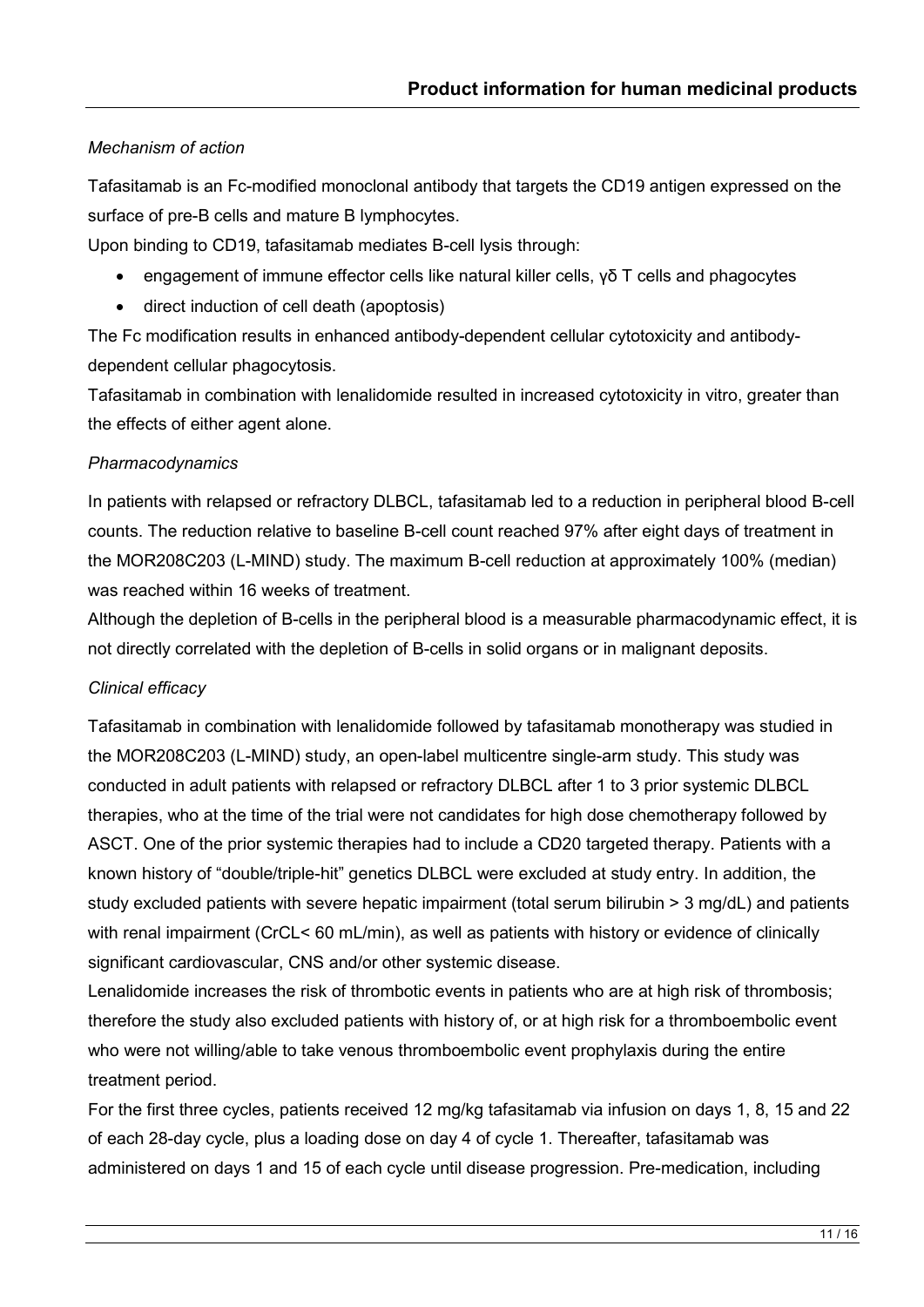antipyretics, histamine H1 and H2 receptor blockers and glucocorticosteroids, was given 30 to 120 minutes prior to the first three tafasitamab infusions.

Patients self-administered 25 mg lenalidomide daily on days 1 to 21 of each 28-day cycle, up to 12 cycles.

A total of 81 patients were enrolled in the study. The median age was 72 years (range 41 to 86 years), 89% were white and 54% were males. The median number of prior therapies was two (range 1 to 4) with 40 patients (49.4%) having received one prior therapy and 35 patients (43.2%) having received two prior therapies. Five patients (6.2%) had received 3 prior therapies and 1 patient (1.2%) had received 4 prior therapies. All patients had received a prior CD20-containing therapy. Eight patients had a DLBCL diagnosis transformed from a low-grade lymphoma. Fifteen patients (18.5%) had a primary refractory disease (i.e. showing a response of less than a partial reponse to first-line treatment or disease recurrence/progression within < 6 months from the completion of firstline therapy), 36 (44.4%) were refractory to their last prior therapy and 34 (42.0%) were refractory to rituximab. Nine patients (11.1%) had received prior ASCT. The primary reasons for patients (full analysis set) not being candidates for ASCT included age (45.7%), refractory to salvage chemotherapy (23.5%), comorbidities (13.6%) and refusal of high dose chemotherapy/ASCT (16.0%). One patient received tafasitamab, but not lenalidomide. The remaining 80 patients received at least one dose of tafasitamab and lenalidomide. All patients enrolled in the L-MIND study had a diagnosis of DLBCL based on local pathology. However, as per central pathology review, 10 patients could not be classified as DLBCL.The median duration of exposure to tafasitamab and lenalidomide was 9.2 months (range 0.23 to 54.67 months). Thirty-two (39.5%) patients completed 12 cycles of tafasitamab treatment. Thirty (37.0%) patients completed 12 cycles of lenalidomide treatment. Efficacy evaluation was based on best objective response rate (ORR), defined as the proportion of complete and partial responders and duration of response (DoR), as assessed by an independent review committee, based upon International Working Group 2007 response assessment criteria. Other efficacy endpoints were progression-free survival (PFS) and overall survival (OS). Key efficacy results are summarised in [Table 3](#page-26-0).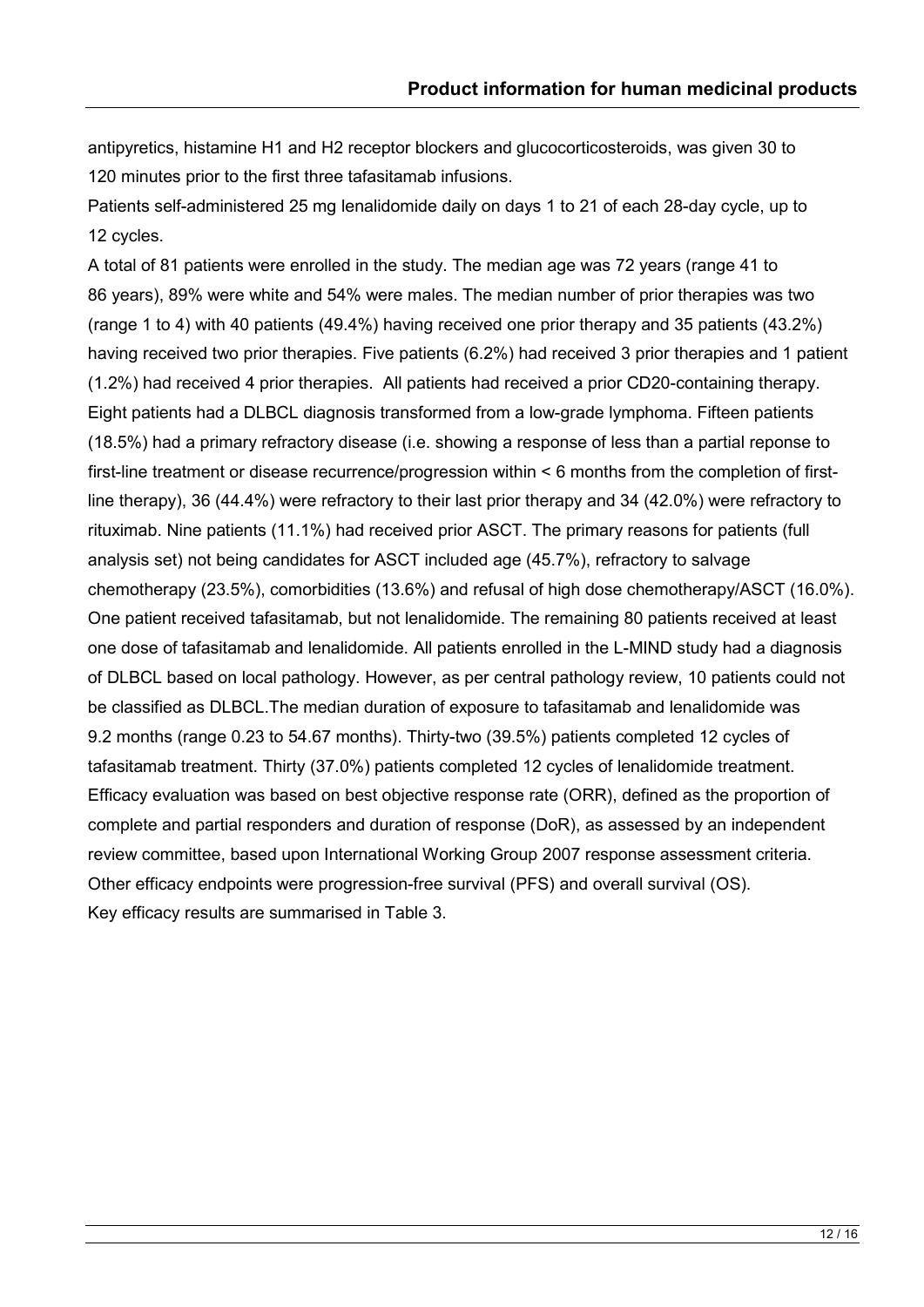<span id="page-26-0"></span>

| Table 3: Key efficacy results in patients with relapsed or refractory diffuse large B-cell |  |
|--------------------------------------------------------------------------------------------|--|
| Iymphoma in the MOR208C203 (L-MIND) study                                                  |  |

| <b>Efficacy parameter</b>                                               | Tafasitamab + lenalidomide<br>$(N = 81$ [ITT]*) |
|-------------------------------------------------------------------------|-------------------------------------------------|
|                                                                         |                                                 |
| <b>Primary Endpoint</b>                                                 |                                                 |
| Best objective response rate (per independent review committee)         |                                                 |
| Overall response rate, n (%)                                            | 46 (56.8)                                       |
| (95% CI)                                                                | $(45.3, 67.8)$ <sup>a</sup>                     |
| Complete response rate, n (%)                                           | 32(39,5)                                        |
| (95% CI)                                                                | (28, 8 ; 51, 0)                                 |
| Partial response rate, n (%)                                            | 14(17,3)                                        |
| (95% CI)                                                                | $(9,8, 27,3)$ <sup>a</sup>                      |
| <b>Key Secondary Endpoints</b>                                          |                                                 |
| Overall duration of response (complete + partial response) <sup>a</sup> |                                                 |
| Median, months                                                          | 43.9                                            |
| (95% CI)                                                                | (26.1, NR)                                      |
| Progression-free survival <sup>a</sup>                                  |                                                 |
| Median, months                                                          | 11.6                                            |
| (95% CI)                                                                | $(5.7 - 45.7)$                                  |
| Overall survival <sup>a</sup>                                           |                                                 |
| Median, months                                                          | 31.6                                            |
| (95% CI)<br>$\sim$ $\sim$ $\sim$ $\sim$ $\sim$                          | (18.3, NR)                                      |

ITT=intention to treat; NR = not reached

\*One patient received only tafasitamab

CI: Binomal exact confidence interval using Clopper Pearson method

a Kaplan Meier estimates

Among the eight patients who had a DLBCL transformed from a prior indolent lymphoma, seven patients had an objective response (three patients a CR, four patients a PR) and one patient had a stable disease as the best response to tafasitamab + lenalidomide treatment.

#### *Temporary authorization*

Due to incomplete clinical data at the time of review of the marketing authorization application, the medicinal product MINJUVI is authorized for a limited period of time (Art. 9a LPTh). The temporary authorization must be linked to the timely satisfaction of conditions. Once these conditions are met, the temporary authorization may be converted into ordinary authorization.

#### **Pharmacokinetics**

#### *Absorption*

Based on a population pharmacokinetic analysis of tafasitamab in combination with lenalidomide, tafasitamab average serum trough concentrations (± standard deviation) were 179 (± 53) μg/mL during weekly intravenous administrations of 12 mg/kg on days 1, 8, 15, and 22 of cycles 1-3 (plus an additional dose on day 4 of cycle 1). During administration every 14 days from cycle 4 onwards, average trough serum concentrations were 153 (± 68) μg/mL. Overall maximum tafasitamab serum concentrations were 483 (± 109) μg/mL.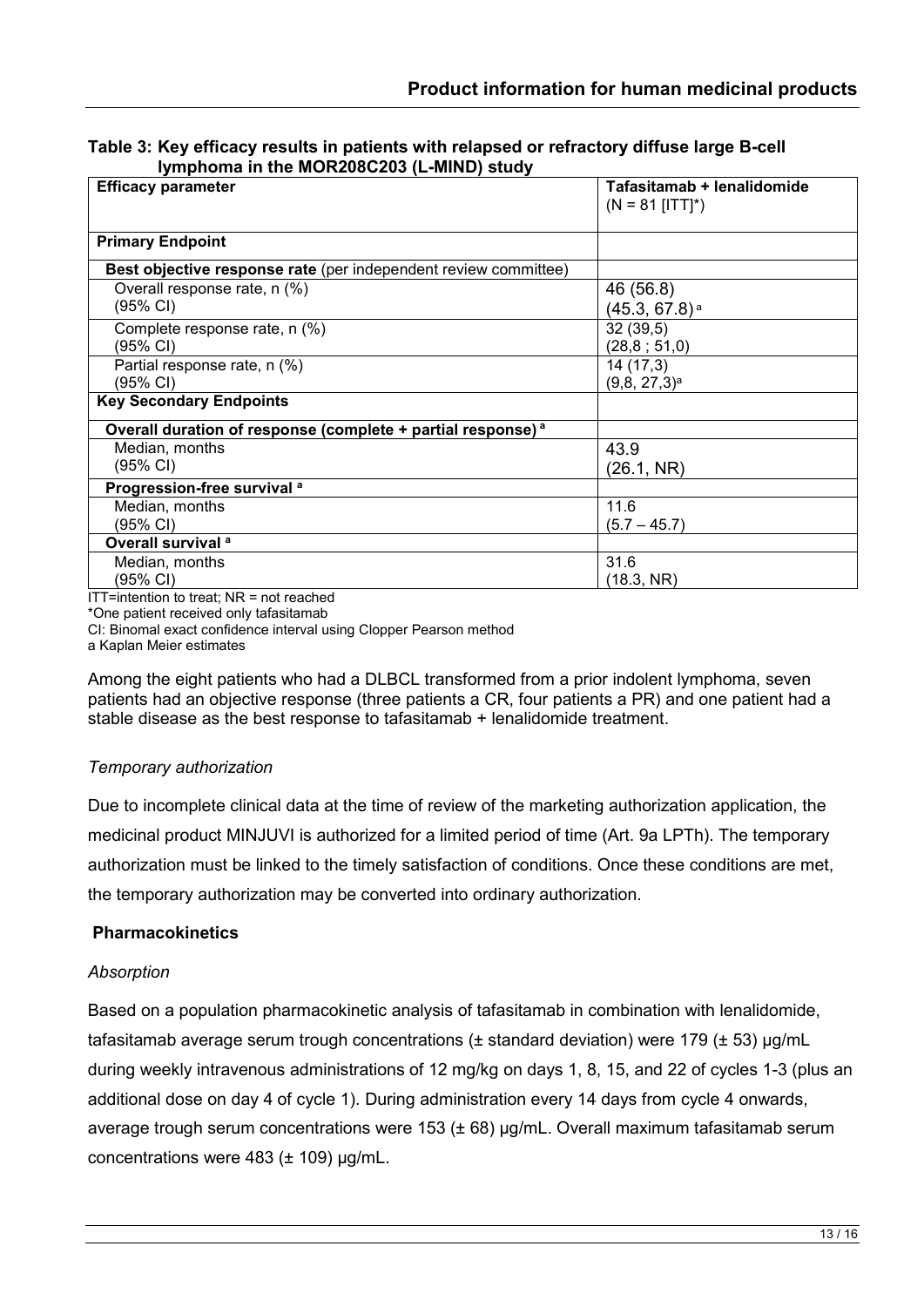#### *Distribution*

The total volume of distribution for tafasitamab was 9.3 L.

#### *Metabolism*

The exact pathway through which tafasitamab is metabolised has not been characterised. As a human IgG monoclonal antibody, tafasitamab is expected to be degraded into small peptides and amino acids via catabolic pathways in the same manner as endogenous IgG.

#### *Elimination*

The clearance of tafasitamab was 0.41 L/day and terminal elimination half-life was 16.9 days. Following long-term observations, tafasitamab clearance was found to decrease over time to

0.19 L/day after two years.

#### *Kinetics in specific patient groups*

Body weight (40 to 163 kg) has a significant effect on the pharmacokinetics of tafasitamab, with higher clearance and volume of distribution expected with higher body weight. No clinically meaningful differences in the pharmacokinetics of tafasitamab were observed based on age (16 to 90 years), sex, mild to moderate renal impairment (CrCL 30-89 mL/min estimated by the Cockcroft-Gault equation), and mild hepatic impairment (total bilirubin ≤ ULN and AST > ULN, or total bilirubin 1 to 1.5 times ULN and any AST). The effect of severe renal impairment to end-stage renal disease (CrCL < 30 mL/min), moderate to severe hepatic impairment (total bilirubin > 1.5 times ULN and any AST), and race/ethnicity on tafasitamab pharmacokinetics is unknown.

#### **Preclinical data**

Preclinical data reveal no special hazards for humans.

Tafasitamab has shown to be highly specific to the CD19 antigen on B cells. Toxicity studies following intravenous administration to cynomolgus monkeys have shown no other effect than the expected pharmacological depletion of B-cells in peripheral blood and in lymphoid tissues. These changes reversed after cessation of treatment.

#### *Genotoxicity*

No genotoxicity study has been conducted with tafasitamab. *Carcinogenicity*

No carcinogenicity study has been been conducted with tafasitamab.

#### *Reproductive toxicity*

Reproductive and developmental toxicity studies as well as specific studies to evaluate the effects on fertility have not been conducted with tafasitamab.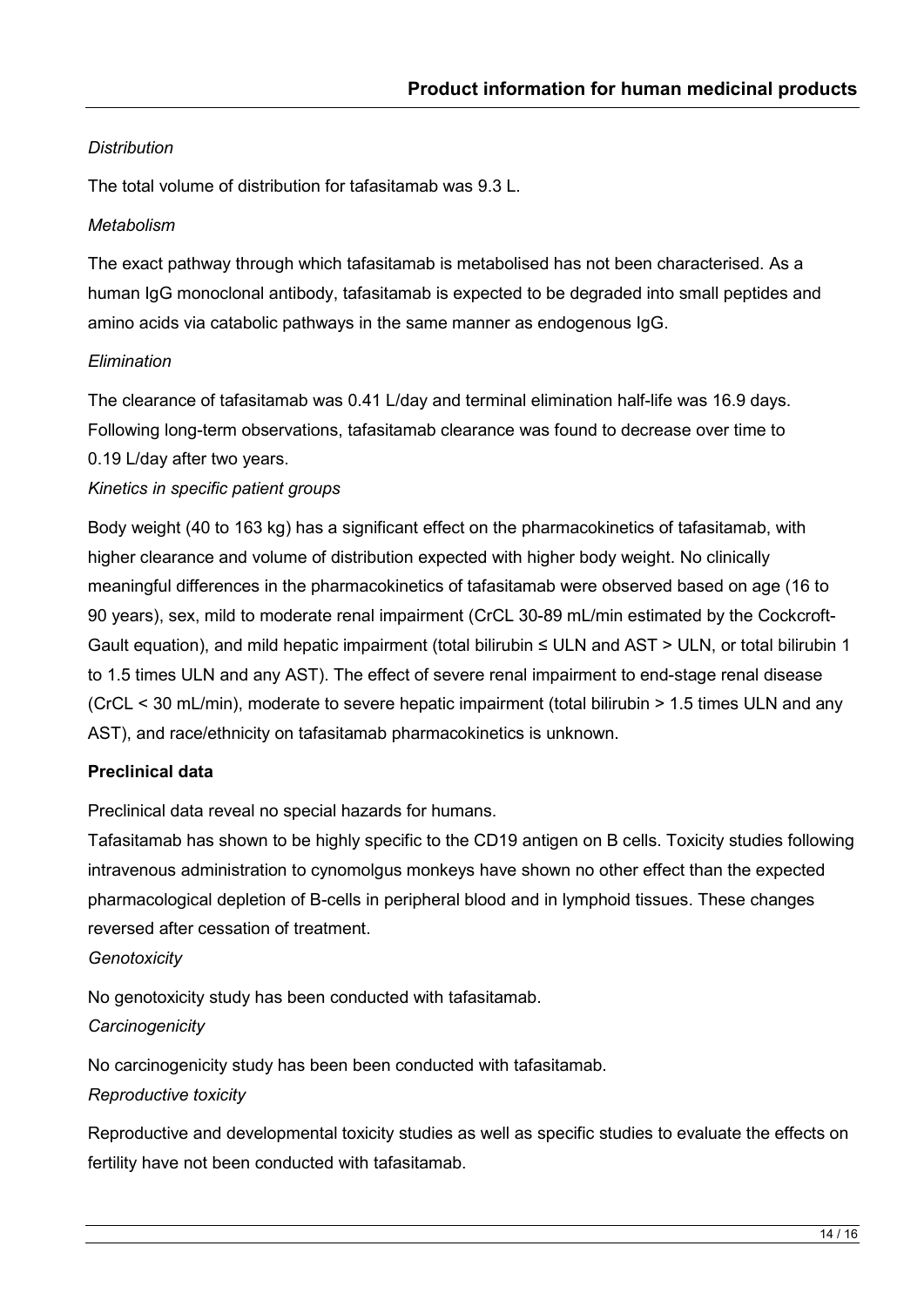In the 13-week repeat-dose general toxicity study in cynomolgus monkeys, no adverse effects on male and female reproductive organs were observed up to the highest dose tested, 100 mg/kg/week (approximately 8 times the human exposure based on AUC at the clinical dose of 12 mg/kg/week).

#### **Other information**

#### *Incompatibilities*

This medicinal product may be mixed only with those medicinal products listed under Instructions for handling.

No incompatibilities have been observed with standard infusion materials.

#### *Shelf life*

Do not use this medicine after the expiry date ("EXP") stated on the packaging.

#### *Shelf life after opening*

#### Reconstituted solution (prior to dilution)

The preparation does not contain a preservative.

From a microbiological point of view, the reconstituted tafasitamab solution should be used as soon as possible after reconstitution. If not used immediately, the reconstituted product may be stored prior to dilution for up to 24 hours at  $2^{\circ}$ C – 25 $^{\circ}$ C.

Do not freeze or shake.

Diluted solution (solution for infusion)

Once diluted, the solution for infusion should not be stored. Chemical and physical in-use stability has been demonstrated for 36 hours at  $2^{\circ}C - 8^{\circ}C$ , followed by up to 24 hours at  $25^{\circ}C$ . For microbiological reasons, the ready-to-use preparation should be used immediately after dilution. If this is not possible, in-use storage times and conditions are the responsibility of the user and should normally be no longer than 24 hours at 2 - 8°C, unless the dilution/reconstitution has taken place in controlled and validated aseptic conditions.

Do not freeze or shake.

#### *Special precautions for storage*

Store in the refrigerator  $(2 - 8^{\circ}C)$ .

Keep the vial in the outer carton in order to protect the contents from light.

Keep out of the reach of children.

#### *Instructions for handling*

MINJUVI is provided in sterile, preservative free single-use vials. MINJUVI should be reconstituted and diluted prior to intravenous infusion.

Use appropriate aseptic technique for reconstitution and dilution.